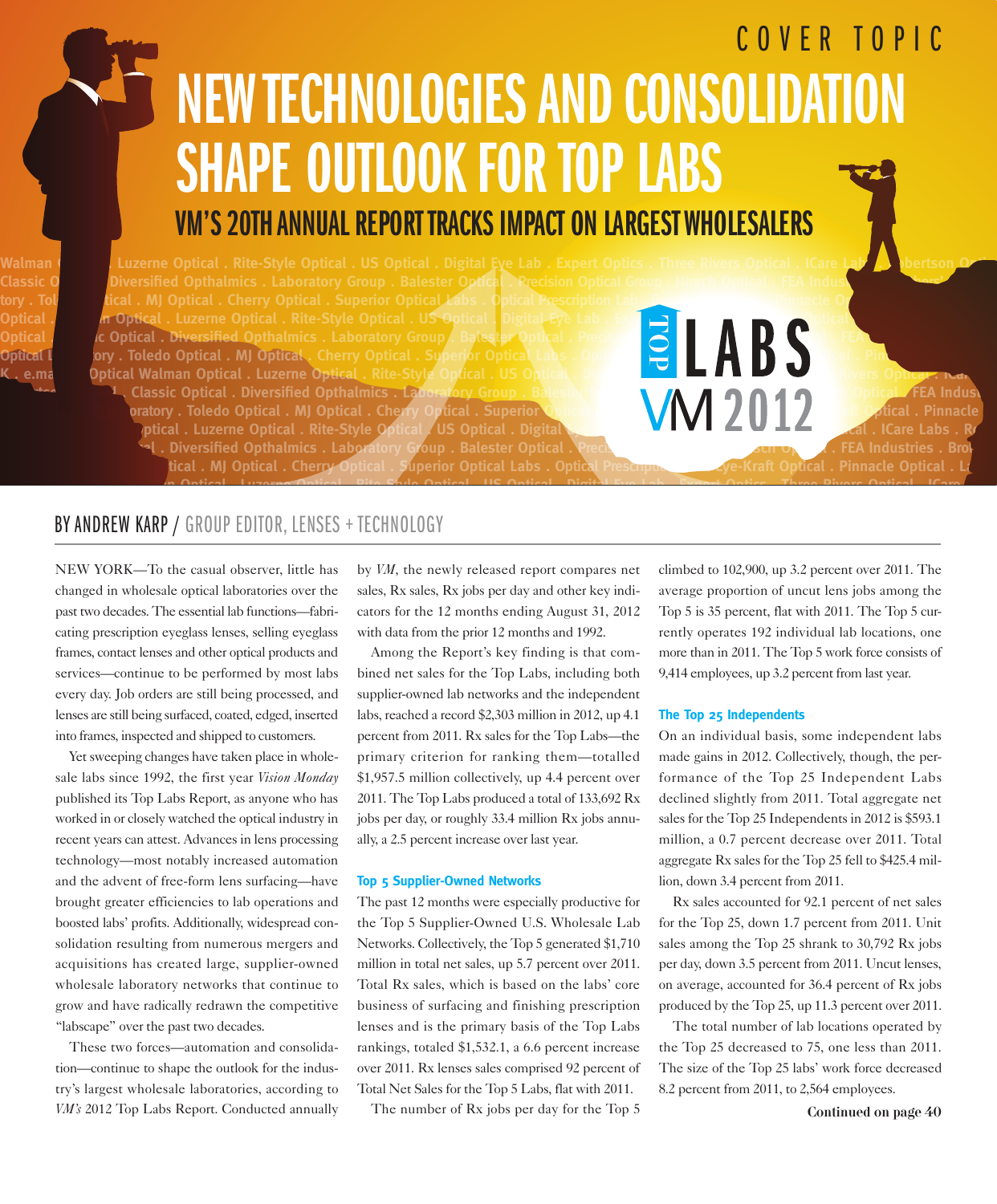nan Optical . Luzerne Optical . Rite-Style Optical . US Optical . Digital Eye Lab . Expert Optics . Three Rivers **WALLER . IN LABS . And . Luzerne Optical . Diversified Opthalmics** ratory Group . Balester Optical . Precision Optical Group . Hirsch Optical . FEA Industries . Brothers' Optical **MGC Optical Caboratory . To Cherry Optical . Superior Optical Labs . Op**tical Labs . Optical labs . Optical l **Prescription Lab . Eye-Kraft Optical . Pinnacle Optical . Laramy-K . e.magine Optical . Walman Optical . Luzerne Optical . Rite-Style Optical . US Optical . Digital Eye Lab . Expert Optics . Three Rivers**  cal . ICare Labs . Robertson Optical . Classic Optical . Diversified Opthalmics . Laboratory Group . Balester Optical <del>. ecasi</del>on Optical Group . Hirsch Optical . FEA Industries . Brothers' Optical L CE<sub>S</sub>OKIV t Epti**R**<sup>1</sup> PinaOe PotlaC<br>Labs . Robertson Optical . Llassic Optic

### **VM's Top Labs Performance Analysis**

**ELABS** 

**ratory . Toledo Optical . MJ Optical . Cherry Optical . Superior Optical Labs . Optical Prescription Lab . Eye-Kraft Optical . Pinnacle Optical . Laramy-K . e.magine Optical Walman Optical . Luzerne**

| <b>VM's Top 5 Supplier-Owned</b><br><b>U.S. Wholesale Lab Networks</b> |                      |                     |                | <b>VM's Top 25 Independent</b><br><b>U.S. Wholesale Labs</b>   |            |         |          |
|------------------------------------------------------------------------|----------------------|---------------------|----------------|----------------------------------------------------------------|------------|---------|----------|
|                                                                        | 2012<br>(\$millions) | 2011<br>(Smillions) | $\%$<br>change | $\%$<br>2011<br>2012<br>(\$millions)<br>(\$millions)<br>change |            |         |          |
| <b>Total Net Sales</b>                                                 | \$1,710.0            | \$1,612.0           | $+5.7%$        | <b>Total Net Sales</b>                                         | \$593.1    | \$597.3 | $-0.7\%$ |
| <b>Total Rx Sales</b>                                                  | \$1,532.1            | \$1,430.7           | $+6.6%$        | <b>Total Rx Sales</b>                                          | \$425.4    | \$439.9 | $-3.4\%$ |
| Avg. Rx Sales as Percentage<br>of Total Net Sales                      | $92.0\%$ *           | $91.7\%$ *          | $+0.3%$        | Avg. Rx Sales as Percentage<br>of Total Net Sales              | $92.1\%**$ | 93.7%** | $-1.7\%$ |
| <b>Total Rx Jobs Per Day</b>                                           | 102,900              | 99,600              | $+3.2%$        | <b>Total Rx Jobs Per Day</b>                                   | 30,792     | 31,876  | $-3.5\%$ |
| Avg. Percent of Uncuts                                                 | 35%                  | 35%                 | $0\%$          | Avg. Percent of Uncuts                                         | 36.4%      | 32.3%   | $+11.3%$ |
| <b>Total Number of Lab Locations</b>                                   | 192                  | 191                 | $+0.5%$        | <b>Total Number of Lab Locations</b>                           | 75         | 76      | $-1.3\%$ |
| <b>Total Number of Employees</b>                                       | 9,414                | 9,119               | $+3.2%$        | <b>Total Number of Employees</b>                               | 2,564      | 2,774   | $-8.2\%$ |

Rx Sales represent the majority of revenue for most of the Top Labs. However, the following are exceptions, and therefore were not included in calculating the Average Rx Sales as a Percent of Total Net Sales:

\*Does not include Nassau Vision Group Laboratories, which has Rx sales of 26 percent; remaining 74 percent of Nassau's Total Net Sales is from stock lens business. \*\*Does not include Walman Optical or Diversified Ophthalmics, which have Rx sales of 46 percent and 47 percent respectively. Remaining percentage of Walman's and Diversified's Total Net Sales are from various other products and services. **Source: Vision Monday estimates**

### How the Big Wholesale Labs Measure Up in 2012

#### Continued from page 39

#### **A 20-Year Lookback**

Comparing VM's Top Labs of 1992 to today's Top Labs clearly illustrates the scope of change in the wholesale lab sector. For example, in 1992, VM's Top 25 labs, all of which were then independently owned, generated about \$533 million in sales. In 2012, VM's Top 25 Labs—now including both supplier-owned and independently owned labs—are expected to generate approximately \$1.6 billion in sales, a 67.5 percent increase. In 1992, the Top 25 processed about 50,000 Rx prescription jobs daily; this year, they are expected to produce approximately 132,034 Rx jobs per day, a 62 percent increase over 1992. These dramatic shifts are being driven by automation and consolidation.

Increased automation in prescription lens processing has resulted in greater efficiencies. In particular, the broad implementation of lab management software to control all of a lab's operations, plus the growing use of automated conveyor systems has significantly boosted productivity and profits. Additionally, the introduction of free-form surfacing technology, which sharply reduces inventory and eliminates timeconsuming production steps, has further increased the bottom line for many labs. As these technologies have more affordable and scaled-down systems have become available, a growing number of labs have taken advantage of them.

Consolidation, the other major force influencing the wholesale lab sector, began in 1996 when Essilor, the industry's largest spectacle lens supplier, launched a vertical integration strategy and acquired three major U.S. independent distributors: The Omega Group, Southern Optical and Duffens Optical. The three companies ranked among the VM's five biggest Top Labs, and each operated multiple locations.

Essilor pursued its acquisition strategy for the remainder of the 1990s and throughout the 2000s, and is continuing to do so today. The company currently operates 136 lab locations throughout the U.S.

Its two largest competitors, Hoya Vision Care and Carl Zeiss Optical, have followed suit. Hoya currently operates 24 branches, and Zeiss operates 18 branches.

Out of *VM's* original group of Top Labs in 1992, 13 have been acquired by Essilor, three have been acquired by Hoya and one has been acquired by Zeiss. One of the original labs is defunct; the other seven remain independent (see chart, page 42).

By establishing large U.S. lab networks over which they exert central control, these three lens suppliers have improved efficiencies and productivity within their networks while increasing the penetration of their own branded, premium lens products.  $\blacksquare$ 

*More*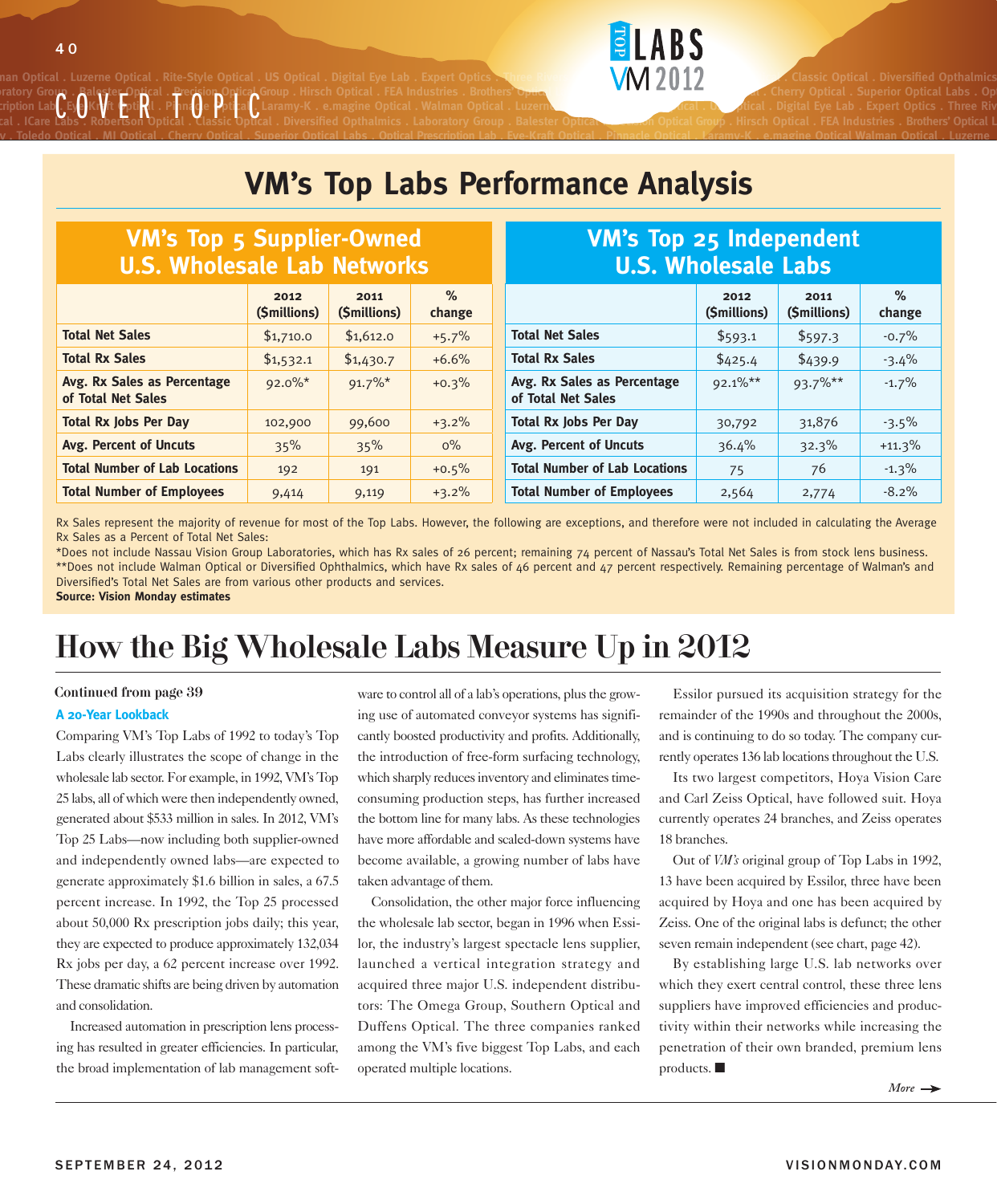



## **VM's Top Labs Then (1992) and Now (2012)**

| Top 25 Labs in 1992              | <b>Estimated Net Sales</b><br>1992 (\$ millions) | <b>Estimated Net Sales</b><br>2012 (\$ millions) | Rx Jobs/Day<br>1992 | Rx Jobs/Day<br>2012 | <b>Comments</b>        |
|----------------------------------|--------------------------------------------------|--------------------------------------------------|---------------------|---------------------|------------------------|
| 1. The Omega Group               | 90.0                                             |                                                  |                     |                     | Acquired by Essilor    |
| 2. Walman Optical                | 55.0                                             | $240.0*$                                         | 4,000               | 6,850               | Independent            |
| 3. Twin City Optical             | 45.0                                             |                                                  |                     |                     | Acquired by Essilor    |
| 4. Duffens Optical               | 40.0                                             |                                                  |                     |                     | Acquired by Essilor    |
| 5. Southern Optical              | 40.0                                             |                                                  |                     |                     | Acquired by Essilor    |
| 6. Soderberg Ophthalmic Services | 32.0                                             | $N/A**$                                          |                     | $N/A**$             | Independent            |
| 7. Dynoptic (ICare Labs)         | 25.0                                             | 20.5                                             | 2,800               | 1,750               | Independent            |
| 8. DBL Management                | 20.0                                             |                                                  |                     |                     | Acquired by Essilor    |
| 9. Associated Optical            | 19.0                                             |                                                  |                     |                     | Acquired by Essilor    |
| 10. Classic Optical Laboratories | 16.0                                             | 16.5                                             | 3,000               | 2,500               | Independent            |
| 11. W.O.S.                       | 16.0                                             |                                                  |                     |                     | Acquired by Essilor    |
| 12. Winchester Optical           | 15.0                                             |                                                  |                     |                     | Acquired by Essilor    |
| 13. Bell Optical Laboratory      | 12.0                                             |                                                  |                     |                     | Acquired by Essilor    |
| 14. Langley Optical              | 11.5                                             |                                                  |                     |                     | Acquired by Essilor    |
| 15. Brothers Optical Laboratory  | 11.4                                             | 10.5                                             | 1,000               | 450                 | Independent            |
| 16. Balester Optical             | 10.0                                             | 13.9                                             | 800                 | 831                 | Independent            |
| 17. Commercial Optical           | 10.0                                             |                                                  |                     |                     | Defunct                |
| 18. Sierra Optical               | 10.0                                             |                                                  |                     |                     | Acquired by Hoya       |
| 19. Schmidt Laboratories         | 9.8                                              |                                                  |                     |                     | Acquired by Carl Zeiss |
| 20. Heard Optical                | 9.0                                              |                                                  |                     |                     | Acquired by Essilor    |
| 21. Benedict Optical             | 8.6                                              |                                                  |                     |                     | Acquired by Hoya       |
| 22. Sealey Optical               | 8.0                                              |                                                  |                     |                     | Acquired by Essilor    |
| 23. Midwest Optical              | 7.0                                              |                                                  |                     |                     | Acquired by Hoya       |
| 24. Kosh Ophthalmic              | 6.5                                              |                                                  |                     |                     | Acquired by Essilor    |
| 25. Eye Kraft Optical            | 6.0                                              |                                                  |                     |                     | Independent            |

\*Includes Soderberg Ophthalmic Services

\*\*Merged with Walman Optical *More*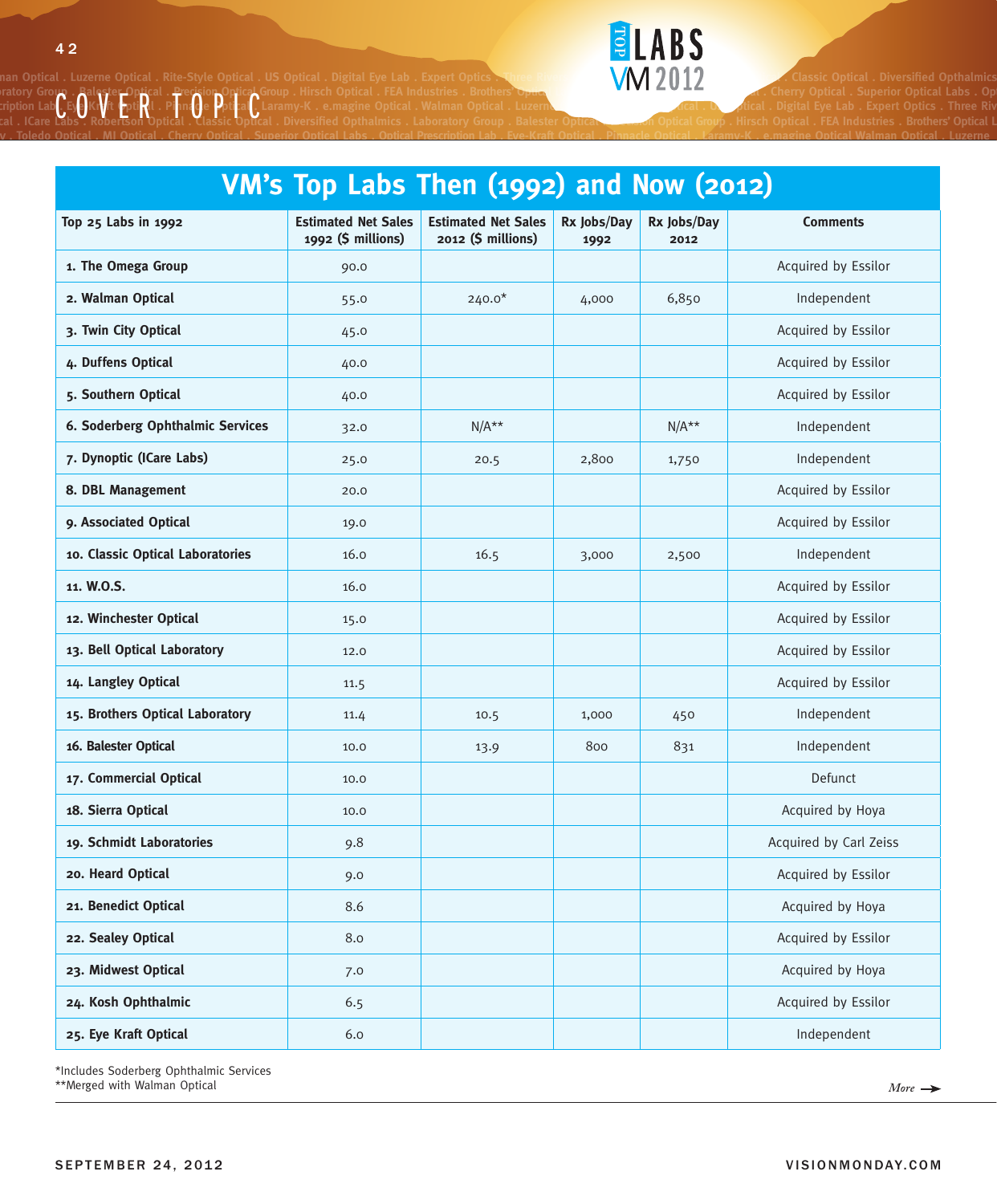

nan Optical . Luzerne Optical . Rite-Style Optical . US Optical . Digital Eye Lab . Expert Optics . Three Rivers **WALLER . IN LABS . And . Luzerne Optical . Diversified Opthalmics** ratory Group . Balester Optical . Precision Optical Group . Hirsch Optical . FEA Industries . Brothers' Optical **MGC Optical Caboratory . To Cherry Optical . Superior Optical Labs . Op**tical Labs . Optical labs . Optical l ratory Group . PaleSter Uppical . Precedior Optical Group . Hirsch Optical . FLA industries . Brothers' O<del>ptical</del><br>Cription Lab . Eye-Kraft Optical . Pinnacle Dottle . Laramy-K . e.magine Optical . Walman Optical . Luzerne cal . ICare Labs . Robertson Optical . Classic Optical . Diversified Opthalmics . Laboratory Group . Balester Optical <del>. ecasi</del>on Optical Group . Hirsch Optical . FEA Industries . Brothers' Optical L

### Vision Monday's TOP LABS – 2012

**ratory . Toledo Optical . MJ Optical . Cherry Optical . Superior Optical Labs . Optical Prescription Lab . Eye-Kraft Optical . Pinnacle Optical . Laramy-K . e.magine Optical Walman Optical . Luzerne**

(IN ALPHABETICAL ORDER)

#### Balester Optical

**Founded:** 1934 **HQ./Main Lab Location:** Wilkes-Barre, Pa. **No. of Locations:** 1 **No. of Employees:** 75

**Key Executives:** Heather Balester, Dale Parmenteri, Fred P. Balester

**Owners:** Heather Balester, Dale Parmenteri, Susan Balester Dennis, Fred P. Balester, Patrick Balester, Jacqueline Pekar, Valerie Balester, William Balester, Dorothy Holdle, Estate of Jonathan Balester, Marc Balester, Mark Pekar

**Trade Names:** Balester Optical Co. **Key Markets:** Eastern U.S. **2012 Est. Net Sales:** \$13.9 million **Rx Sales:** \$13.3 million **No. of Rx Jobs/Day:** 831 **Percentage of Uncut Jobs:** 54%

**Comments:** In-house AR Brands: Crizal, Crizal Alize, Crizal Avance, Optifog, Zeiss Super ET Plus, Carat Advantage and Essilor's House Ez. In-house Digital Brands: Varilux Physio Enhanced Fit/Eyecode/Azia/India, Comfort Enhanced, Definity 2, Balester Advanced, Balester Ultimate, Balester Office, Shamir Autograph II and others. Lenses Brands: Varilux, Definity, Transitions, Kodak, Sunsensors, Hoya, Shamir, Zeiss, Seiko, Pentax, NuPolar, Coppertone, Trilogy, Life Rx, Pixel Optics and others. Frame Brands: Stetson, Sophia Loren, Randy Jackson, Via Spiga, Bulova, BUM, Just-Match-It, Bratz, Nickelodeon and others. Other Products: Smart Mirror, Smart Centration, i-Terminal and VisiOffice. Balester Direct Rx Program, ABO/NYSSO Certified Education, VSP, VBA, Vision Source, VisionWeb and more. *www.balester.com*

#### Brothers' Optical **Laboratory**

**Founded:** 1973 **HQ./Main Lab Location:** Orange, Calif. **No. of Locations:** 1 **No. of Employees:** 59

**Key Executives:** Carlo Ragazzo, Tony Esposito **Owners:** Joseph M. Ragazzo, John Ragazzo **Trade Names:** None **Key Markets:** Calif., Ariz., Las Vegas, Oregon, Hawaii **2012 Est. Net Sales:** \$10 million **Rx Sales:** \$10.0 million **No. of Rx Jobs/Day:** 450 **Percentage of Uncut Jobs:** 25% **Comments:** Well-established, full-service lab. *www.brothersoptical.com*

### Carl Zeiss Vision **Laboratories**

**Founded:** 2000 **HQ.:** San Diego, Calif. **No. of Locations:** 18 **No. of Employees:** 1,000

**Key Executives:** Joe Donahoe, Claude Labeeuw, Dave Jochims, Steve Ballenger

**Owner:** Carl Zeiss AG, Germany

**Trade Names:** Carl Zeiss Vision—B&W, Carl Zeiss Vision—Cumberland, Carl Zeiss Vision—Great Lakes, Carl Zeiss Vision—Kansas City, Carl Zeiss Vision— Siouxland, Carl Zeiss Vision—Kentucky, Carl Zeiss Vision—Southwest, Carl Zeiss Vision—Northeast, Carl Zeiss Vision—North Central, Carl Zeiss Vision—Northwest, Carl Zeiss Vision—Southeastern, Carl Zeiss Vision—California, Carl Zeiss Vision—Texas, Carl Zeiss Vision—Virginia, Carl Zeiss Vision—Georgia, Carl Zeiss Vision—Iowa. **Key Markets:** Nationwide **2012 Est. Net Sales:** \$162 million **Rx Sales:** \$145.8 million **No. of Rx Jobs/Day:** 10,600 **Percentage of Uncut Jobs:** 25% **Comments:** Network of full-service laboratories. Proprietary products include Zeiss brand lenses and coatings, PhotoFusion by Zeiss self-tinting

lenses, SOLA and AO lenses, Teflon Clear Coat. Offers Carl Zeiss Vision Rewards program. *www.vision.zeiss.com/us*

### Cherry Optical

**Founded:** 1999 **HQ./Main Lab Location:** Green Bay, Wis. **No. of Locations:** 1 **No. of Employees:** 40

**Key Executives:** Adam Cherry, Lynn Cherry, Joe Cherry **Owners:** Adam Cherry, Lynn Cherry, Joe Cherry **Trade Names:** What's New University, Fog Free TDZ, TDZ, Quantum HD, Quantum 2, Safety Optix, HD SV. **Key Markets:** Wis., Mich., Ill., Texas, Va., N.Y. **2012 Est. Net Sales:** \$7.4 million **Rx Sales:** \$6.7 million **No. of Rx Jobs/Day:** 315 **Percentage of Uncut Jobs:** 29%

**Comments:** Proprietary products include Fog Free TDZ, Quantum HD & Quantum 2 PALs & HD SV. Special services/programs include 100 percent digital surfacing, 100 percent Mei milling edging technology, sports frame processing, wrap frame processing, Oakley, Maui Jim, Rudy Project, Safety Optix safety eyewear program, What's New University CE event at Lambeau Field—the largest single day optical industry event in the nation.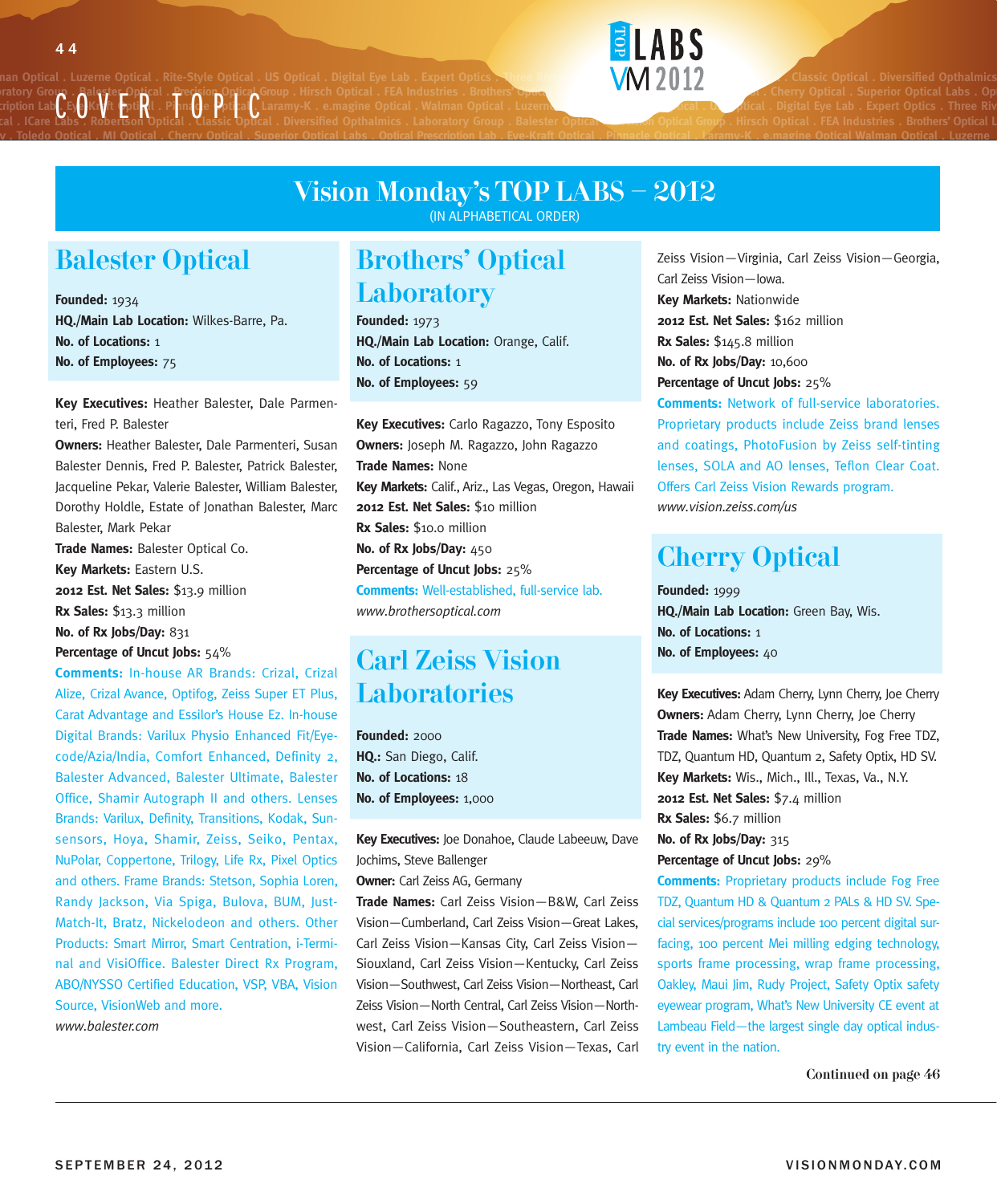### **ratory . Toledo Optical . MJ Optical . Cherry Optical . Superior Optical Labs . Optical Prescription Lab . Eye-Kraft Optical . Pinnacle Optical . Laramy-K . e.magine Optical Walman Optical . Luzerne** CE<sub>S</sub>OKIV t Epti**R**<sup>1</sup> PinaOe PotlaC<br>Labs . Robertson Optical . Llassic Optic

Continued from page 44

#### Classic Optical **Founded:** 1970

**HQ./Main Lab Location:** Youngstown, Ohio **No. of Locations:** 1 **No. of Employees:** 125

**Key Executives:** Dawn Friedkin, Chief Operating Officer; Rodney Remsey, Director, Lab Operations; Steve Mermer, Director, Information Technology; Amy Barnes, Manager, Administration & Human Resources; Mary Anne O'Toole, Manager, Sales & Customer Service; Mary Womble, Sales & Contracting **Owner:** The Friedkin family **Trade Names:** Classic Optical Lab **Key Markets:** National **2012 Est. Net Sales:** \$16.5 million **Rx Sales:** \$16.5 million **No. of Rx Jobs/Day:** 2,500 **Percentage of Uncut Jobs:** 3%

**Comments:** Offers full menu of proprietary free-form lenses including the Apex Advanced in variable and fixed progressive designs and Apex Performance in office and single vision designs. Specializes in volume contracts to managed vision care organizations, governmental agencies, correctional institutions and online and brick-and-mortar retail chains as well as direct to more than 3,000 eyecare providers nationally; Advanced IT integration services and custom IT solutions for managed care organizations and governmental agencies to streamline online ordering, manage eyeglass benefits for members and process provider professional and hardware claims. *www.classicoptical.com*

#### Digital Eye Lab (a division of Optical Distributor Group)

**Location of Headquarters:** Hawthorne, N.Y. **Founded:** 2007 **HQ./Main Lab Location:** Hawthorne, N.Y. **Number of locations:** 1 **No. of Employees:** 70

Continued on page 48 **Source: Vision Monday**



**ELARS** 

nan Optical . Luzerne Optical . Rite-Style Optical . US Optical . Digital Eye Lab . Expert Optics . Three Rivers **WALLER . IN LABS . And . Luzerne Optical . Diversified Opthalmics** 

### **The Top 25 Independent Labs in 2012 at a Glance**

| Lab                                                   | <b>Net</b><br><b>Sales</b> | <b>Rx Sales</b><br>(% of Net) | <b>Rx</b><br><b>Sales</b> | <b>Rxs</b><br>Per Day | $%$ of<br><b>Uncuts</b> | # of<br><b>Employees</b> | <b>Years in</b><br><b>Business</b> |
|-------------------------------------------------------|----------------------------|-------------------------------|---------------------------|-----------------------|-------------------------|--------------------------|------------------------------------|
| 1. Walman Optical                                     | 240.0                      | 46                            | 111.0                     | 6,850                 | 20                      | 860                      | 97                                 |
| 2. Luzerne Optical                                    | 33.0                       | 97                            | 32.0                      | 2,000                 | 48                      | 200                      | 39                                 |
| 3. Rite-Style Optical                                 | 26.0                       | 95                            | 24.7                      | 1,100                 | 21                      | 114                      | 64                                 |
| 4. US Optical                                         | 22.2                       | 100                           | 22.0                      | 1,500                 | 65                      | 70                       | 4                                  |
| 5. Digital Eye Lab                                    | 20.2                       | 100                           | 20.2                      | 900                   | 55                      | 70                       | 5                                  |
| 6. Expert Optics                                      | 21.0                       | 95                            | 20.0                      | 920                   | 22                      | 90                       | 33                                 |
| 7. Three Rivers Optical                               | 18.5                       | 96                            | 17.8                      | 1,500                 | 45                      | 68                       | 43                                 |
| 8. ICare Labs                                         | 20.5                       | 85                            | 17.4                      | 1,750                 | 65                      | 95                       | 44                                 |
| 9. Robertson Optical                                  | 17.6                       | 96                            | 16.9                      | 1,450                 | 20                      | 109                      | 53                                 |
| 10. Classic Optical                                   | 16.5                       | 100                           | 16.5                      | 2,500                 | 3                       | 125                      | 42                                 |
| 11. Diversified Opthalmics<br><b>Laboratory Group</b> | 30.0                       | 47                            | 14.1                      | 1,080                 | 22                      | 95                       | 35                                 |
| 12. Balester Optical                                  | 13.9                       | 96                            | 13.3                      | 831                   | 54                      | 75                       | 78                                 |
| 13. Precision Optical Group                           | 16.9                       | 75                            | 12.7                      | 1,500                 | 70                      | 90                       | 20                                 |
| 14. Hirsch Optical                                    | 13.0                       | 95                            | 12.4                      | 800                   | 35                      | 49                       | 34                                 |
| 15. FEA Industries                                    | 13.5                       | 89                            | 12.0                      | 1,623                 | 88                      | 55                       | 28                                 |
| 16. Brothers' Optical<br>Laboratory                   | 10.0                       | 100                           | 10.0                      | 450                   | 25                      | 59                       | 39                                 |
| 17. Toledo Optical                                    | 10.1                       | 93                            | 9.4                       | 540                   | 5                       | 55                       | 65                                 |
| 18. MJ Optical                                        | 12.5                       | 75                            | 9.3                       | 1,150                 | 53                      | 62                       | 24                                 |
| 19. Cherry Optical                                    | 7.4                        | 90                            | 6.7                       | 315                   | 29                      | 40                       | 13                                 |
| 20. Superior Optical Labs                             | 6.3                        | 95                            | 6.0                       | 375                   | 15                      | 46                       | 21                                 |
| 21. Optical Prescription Lab                          | 5.5                        | 95                            | 5.2                       | 300                   | 30                      | 23                       | 35                                 |
| 22. Eye-Kraft Optical                                 | 5.9                        | 76                            | 4.5                       | 588                   | 3                       | 48                       | 58                                 |
| 23. Pinnacle Optical                                  | 4.2                        | 99                            | 4.2                       | 200                   | 10                      | 22                       | 10                                 |
| 24. Laramy-K                                          | 4.2                        | 95                            | 3.9                       | 330                   | 100                     | 29                       | 23                                 |
| 25. e.magine Optical                                  | 3.9                        | 81                            | 3.2                       | 240                   | $\overline{7}$          | 15                       | 20                                 |

Rankings are based on Rx sales. Sales estimates reflect combined sources of business for calendar year 2012 and are calculated based on information from a number of sources, which may include interviews with company management, financial disclosure documents and information from knowledgeable secondary sources. Companies with the same estimated sales are ranked alphabetically.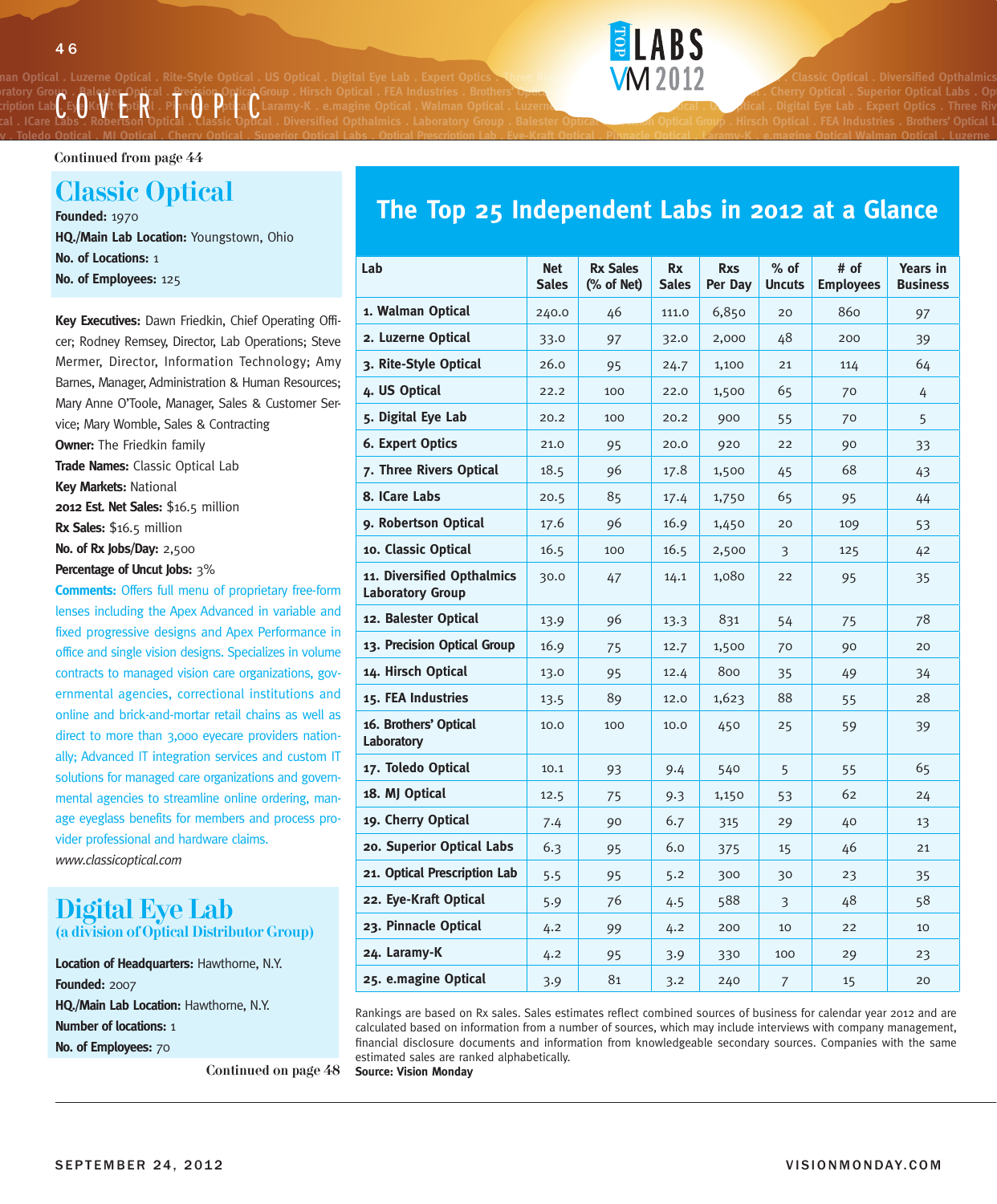# CEyOKrVit EptiRI Pilmage PoticalC

nan Optical . Luzerne Optical . Rite-Style Optical . US Optical . Digital Eye Lab . Expert Optics . Three Rivers **WALLER . IN LABS . And . Luzerne Optical . Diversified Opthalmics** ratory Group . Balester Optical . Precision Optical Group . Hirsch Optical . FEA Industries . Brothers' Optical **MGC Optical Caboratory . To Cherry Optical . Superior Optical Labs . Op**tical Labs . Optical labs . Optical l **Prescription Lab . Eye-Kraft Optical . Pinnacle Optical . Laramy-K . e.magine Optical . Walman Optical . Luzerne Optical . Rite-Style Optical . US Optical . Digital Eye Lab . Expert Optics . Three Rivers**  cal . ICare Labs . Robertson Optical . Classic Optical . Diversified Opthalmics . Laboratory Group . Balester Optical <del>. ecasi</del>on Optical Group . Hirsch Optical . FEA Industries . Brothers' Optical L



### Top Labs in the News

NEW YORK—2012 has been a busy year so far for several of VM's Top Labs.

The year got off to a fast start in early January, when Essilor International announced it had acquired CSC Laboratories, which ranked number two in VM's 2011 Top Labs Report. The purchase price was not announced.

Based in Watsonville, Calif., CSC Laboratories was owned by the Kim family, which retains a minority share. The company is headed by D.K. Kim, who founded the company in 1967. CSC Laboratories also operates a branch in San Jose, Calif.

Essilor also announced in January that it had acquired Professional Ophthalmic Laboratories in Roanoke, Va.

Also in January, VSP Global acquired a majority interest in two wholesale prescription laboratories that it owns in partnership with Carl Zeiss Vision: Perfect Optics in Vista, Calif. and CZV Florida in Clearwater, Fla. The Perfect Optics transaction involved VSP buying out shares of the company owned by individual members of its management team. Perfect Optics was ranked as the 16th largest U.S. independent wholesale lab in Vision Monday's 2011 Top Labs Report.

With the ownership shift at CZV Florida, the lab has changed its name to Zeiss/VSP Lab, Tampa

| <b>VM's Top 5 Supplier-Owned U.S.</b> |  |  |  |  |
|---------------------------------------|--|--|--|--|
| Lab Networks 2012 Rx Sales            |  |  |  |  |
| (S millions)                          |  |  |  |  |

**ratory . Toledo Optical . MJ Optical . Cherry Optical . Superior Optical Labs . Optical Prescription Lab . Eye-Kraft Optical . Pinnacle Optical . Laramy-K . e.magine Optical Walman Optical . Luzerne**

| 1. | <b>Essilor</b>                                     | \$1,058.0          |
|----|----------------------------------------------------|--------------------|
| 2. | <b>The Hoya Free-Form</b><br><b>Company</b>        | 5193.5             |
| 3. | <b>Carl Zeiss Vision</b><br><b>Laboratories</b>    | S <sub>145.8</sub> |
| 4. | <b>VSPOne Optical</b><br><b>Technology Centers</b> | <b>S112.8</b>      |
| 5. | <b>Nassau Vision Group</b><br><b>Laboratories</b>  | $S_{22.0}$         |

Bay. Carl Zeiss Vision retains a minority position in both Perfect Optics and CZV Florida.

In April, Essilor announced that it acquired a majority interest in Optic Blue, a prescription laboratory based in Lubbock, Texas. Optic Blue ranked 25th among U.S. independent labs in VM's 2011 Top Labs Report.

In May, Essilor acquired a majority interest in Central Optical in Youngstown, Ohio. Owner Lloyd Yazbek retains a share of the company which generates \$11 million in annual revenue, according to Essilor. In a related development, Yazbek and his wife, Linda Yazbek, purchased a minority interest in Optical One, another Youngstown-based whole-

#### **VM's Top 5 Supplier-Owned U.S. Lab Networks 2012 Rx Jobs Per Day**

| $\mathbf{1}$ | <b>Essilor</b>                                     | 72,400 |
|--------------|----------------------------------------------------|--------|
| 2.           | The Hoya Free-Form<br>Company                      | 12,000 |
| 3.           | <b>Carl Zeiss Vision</b><br><b>Laboratories</b>    | 10,600 |
| 4.           | <b>VSPOne Optical</b><br><b>Technology Centers</b> | 6,300  |
| 5.           | <b>Nassau Vision Group</b><br><b>Laboratories</b>  | 1,600  |

**Source: Vision Monday Source: Vision Monday**

sale lab in which Essilor owns a majority share. Yazbek remains president of Central Optical.

Hoya Vision Care announced in July that it had acquired New South Optical Laboratories in Greenville, S.C. and is operating the lab under the Hoya Greenville banner.

In other Top Labs news, Adam Cherry, a partner in Cherry Optical in Green Bay, Wis., acquired a majority stake in the company. Cherry Optical was founded by his parents, Joe and Lynn Cherry, in 1999.

This month, VSP Labs changed its name to VSPOne Optical Technology Centers. ■

*akarp@jobson.com*

Continued from page 46

**Key Executives:** Scott Pearl, Managing Director; Vince Monaghan, VP of manufacturing. **Owner:** Optical Distributor Group **Trade Names:** None **Key Markets:** National **Est. Net Sales 2012:** \$20.2 million **Rx Sales:** \$20.2 million **No. of Rx Jobs/Day:** 900 **Percentage of Uncut Jobs:** 55%

**Comments:** 100 percent of lenses are digitally surfaced using proprietary DXT manufacturing platform. Multiple fully automated digital fabrication lines. On-site Claris HD AR coating center. Extensive onside lens finishing center, featuring interchangeable and wrap lens finishing capability. National sales organization. "Digital Rewards" customer loyalty program. Website features proprietary online job ordering/tracking/reporting functions built specifically for the unique needs of digital lenses. Overnight delivery across the continental U.S. on a unique mix of digital lenses from Digital 5.0, Seiko, Indo and Shamir. Continually developing next generation lens options. Proprietary products include Digital 5.0 Personalized Lens Series, Curve PAL and SV wrap designs, Claris HD AR coating.

*www.Digitaleyelab.com*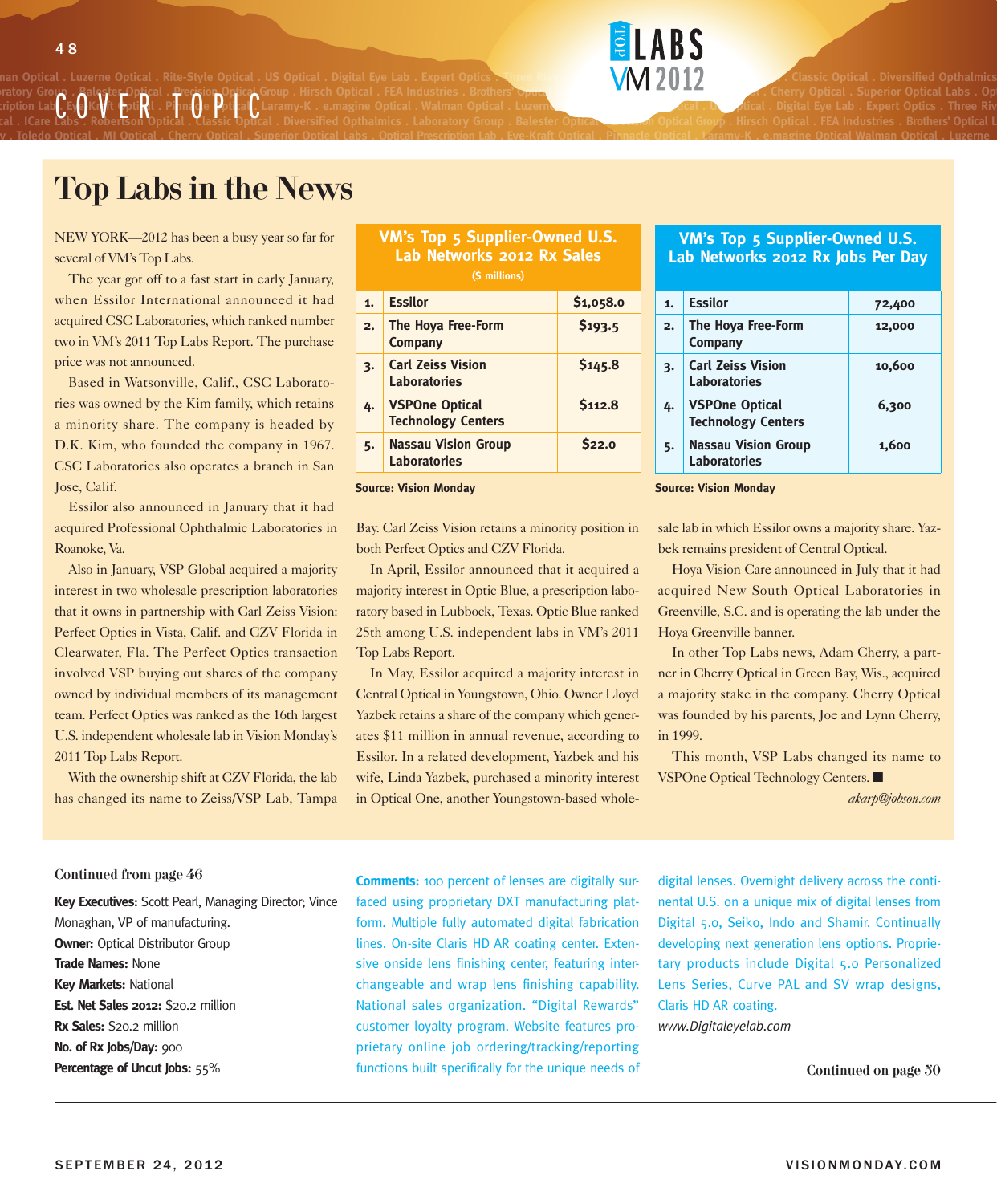ratory Group . Balester Optical . Precision Optical Group . Hirsch Optical . FEA Industries . Brothers' Optical **Channel Computer and Computer and Cherry Optical . Superior Optical Labs . Optical labs . Optical labs . Opti Prescription Lab . Eye-Kraft Optical . Pinnacle Optical . Laramy-K . e.magine Optical . Walman Optical . Luzerne Optical . Rite-Style Optical . US Optical . Digital Eye Lab . Expert Optics . Three Rivers**  cal . ICare Labs . Robertson Optical . Classic Optical . Diversified Opthalmics . Laboratory Group . Balester Optical <del>. ecasi</del>on Optical Group . Hirsch Optical . FEA Industries . Brothers' Optical L CEye Kryit (pptikl . Pinnage Pptital)

## **Wholesale Labs by 2012 Rx Sales**

**(\$ millions)**

| 1.               | <b>Walman Optical</b>               | 111.0 |
|------------------|-------------------------------------|-------|
| $\overline{2}$ . | <b>Luzerne Optical</b>              | 32.0  |
| 3.               | <b>Rite-Style Optical</b>           | 24.7  |
| 4.               | <b>US Optical</b>                   | 22.0  |
| 5.               | <b>Digital Eye Lab</b>              | 20.2  |
| 6.               | <b>Expert Optics</b>                | 20.0  |
| 7.               | <b>Three Rivers Optical</b>         | 17.8  |
| 8.               | <b>ICare Labs</b>                   | 17.4  |
| 9.               | <b>Robertson Optical</b>            | 16.9  |
| 10.              | <b>Classic Optical Laboratories</b> | 16.5  |
| 11.              | <b>Diversified Ophthalmics</b>      | 14.1  |
| 12.              | <b>Balester Optical</b>             | 13.3  |
| 13.              | <b>Precision Optical Group</b>      | 12.7  |
| 14.              | <b>Hirsch Optical</b>               | 12.4  |
| 15.              | <b>FEA Industries</b>               | 12.0  |
| 16.              | <b>Brothers' Optical Laboratory</b> | 10.0  |
| 17.              | <b>Toledo Optical</b>               | 9.4   |
| 18.              | <b>MJ Optical</b>                   | 9.3   |
| 19.              | <b>Cherry Optical</b>               | 6.7   |
| 20.              | <b>Superior Optical Labs</b>        | 6.0   |
| 21.              | <b>Optical Prescription Lab</b>     | 5.2   |
| 22.              | <b>Eye-Kraft Optical</b>            | 4.5   |
| 23.              | <b>Pinnacle Optical</b>             | 4.2   |
| 24.              | <b>Laramy-K Optical</b>             | 3.9   |
| 25.              | e.magine Optical                    | 3.2   |

Rx sales estimates for calendar year 2012 are based on information from a number of sources, which may include interviews with company management, financial disclosure documents and information from knowledgeable secondary sources. Companies with the same estimated Rx sales are ranked by Rx jobs per day. **Source: Vision Monday**

#### **VM's Top 25 Independent VM's Top 25 Independent** Continued from page 48 **Wholesale Labs by 2012 Rx Jobs Per Day**

**ratory . Toledo Optical . MJ Optical . Cherry Optical . Superior Optical Labs . Optical Prescription Lab . Eye-Kraft Optical . Pinnacle Optical . Laramy-K . e.magine Optical Walman Optical . Luzerne**

| 1.             | <b>Walman Optical</b>               | 6,850 |
|----------------|-------------------------------------|-------|
| $\overline{2}$ | <b>Classic Optical Laboratories</b> | 2,500 |
| 3.             | <b>Luzerne Optical</b>              | 2,000 |
| 4.             | <b>ICare Industries</b>             | 1,750 |
| 5.             | <b>FEA Industries</b>               | 1,623 |
| 6.             | <b>Precision Optical Group</b>      | 1,500 |
| 7.             | <b>Three Rivers Optical</b>         | 1,500 |
| 8.             | <b>US Optical</b>                   | 1,500 |
| 9.             | <b>Robertson Optical</b>            | 1,450 |
| 10.            | <b>MJ Optical</b>                   | 1,150 |
| 11.            | <b>Rite-Style Optical</b>           | 1,100 |
| 12.            | <b>Diversified Ophthalmics</b>      | 1,080 |
| 13.            | <b>Expert Optics</b>                | 920   |
| 14.            | <b>Digital Eye Lab</b>              | 900   |
| 15.            | <b>Balester Optical</b>             | 831   |
| 16.            | <b>Hirsch Optical</b>               | 800   |
| 17.            | <b>Eye-Kraft Optical</b>            | 588   |
| 18.            | <b>Toledo Optical</b>               | 540   |
| 19.            | <b>Brothers' Optical Laboratory</b> | 450   |
| 20.            | <b>Superior Optical Labs</b>        | 375   |
| 21.            | Laramy-L Optical                    | 330   |
| 22.            | <b>Cherry Optical</b>               | 315   |
| 23.            | <b>Optical Prescription Lab</b>     | 300   |
| 24.            | e.magine Optical                    | 240   |
| 25.            | <b>Pinnacle Optical</b>             | 200   |

Rx jobs per day estimates were calculated based on a number of sources, which may include interviews with company management, financial disclosure documents and information from knowledgeable secondary sources. Companies with the same number of jobs per day are ranked alphabetically. **Source: Vision Monday**

### Diversified Ophthalmics Laboratory Group

**Founded:** 1977 **HQ./Main Lab Location:** Cincinnati, Ohio **No. of Locations:** 11 **No. of Employees:** 95

**Key Executives:** Ronald Cooke, president/CEO; Ronald Cooke, Jr., COO **Owner:** Closely held corporation **Trade Names:** DLAB, DO Southeast, DO Washington, OptiSource, PureSite, Salt Lake Optical, Summit Optical, TriOptics **Key Markets:** Ga. Idaho, Ind., Ky., La., Mich., Mont., N.C., Pa., Ohio, S.C., Tenn., Texas, Utah, Wash., Wis., W.Va. **2012 Est. Net sales:** \$30 million **Rx Sales:** \$14.1 million **No. of Rx Jobs/Day:** 1,080 **Percentage of Uncut Jobs:** 22% **Comments:** Full service labs with ophthalmic lens and RGP manufacturing capabilities. 2005 Transitions "Lab of the Year." Transitions Platinum Elite Laboratory. Transitions Heritage Lab. Authorized Varilux distributor. VSP contract lab. Signet Armorlite partner lab. Operates on-site AR coating facility. AR branded products includes PureSite Preference Platinum. Offers freeform digital surfacing, including PureSite Digital lenses, Essilor lenses, and Shamir lenses. Offers eyeglass and contact lens packages, Perfect View frame-and-lens

value packages, certified continuing education seminars and staff training. Markets PureSite brand of stock lenses and PureSite Preference AR. Offers on-line and electronic ordering; remote frame tracing, Practice Maximus optometric office management software. Special services and programs include Frames Travel Programs, Transitions Day at the Races, seminars, RIP, Perfect View, DBAN, Eye to the Sky. Member of the Vision Council, Vision Council Lab Division and AR Council. 2006, 2007, 2008 and 2010 LabTalk Top Ten Web Site of the Year. 2009 LabTalk Top Web Site. *www.divopt.com*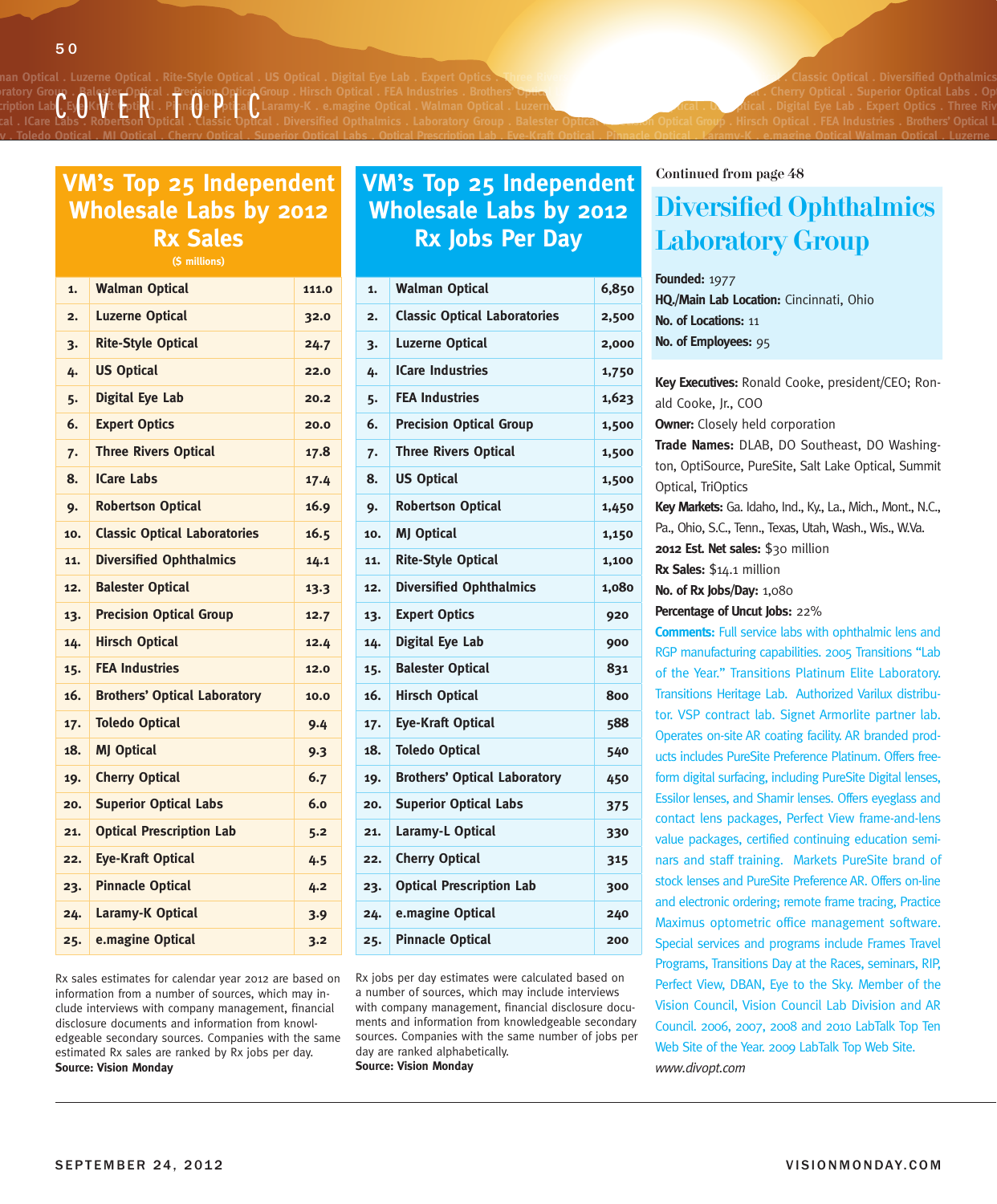Optical . ICare Labs . Robertson Optical . Classic Optical . Diversified <del>Opma</del>nnics . Laboratory Group . Balester Optical . Precision Optical Group . Hirsch Optical . FEA Industries . Brothers' Opti

#### e.magine Optical

**Founded:** 1992 **HQ./Main Lab Location:** Tulsa, Okla. **No. of Locations:** 1 **No. of Employees:** 15

**Key Executives:** Tom Yancy **Owner:** Tom Yancy **Trade Names:** EviewHD, Repel Plus **Key Markets:** Okla., Texas, Kan., Ark., Mo. **2012 Est. Net Sales:** \$3.9 million **Rx Sales:** \$3.2 million **No. of Rx Jobs/Day:** 240 **Percentage of Uncut Jobs:** 7%

**Comments:** Offers Team Rewards co-op marketing program; IndividualEYES marketing program for private practices; Jumpstart ABO training program; 24/7 online ordering and account access; online job tracking; LenStock stock lens ordering program. *emagineoptical.com*

#### Essilor

**Founded:** 1996 **HQ./Main Lab Location:** Dallas, Texas **No. of Locations:** 136 **No. of Employees:** 6,415

**Key Executives:** Real Goulet-president, Mike Nathesenior VP ELOA, Rick Long- senior VP Partner Labs, Alain Mathieu-VP operations and technologies, Greg DiPasquale – VP strategic accounts **Owner: Essilor International** 

**ELABS** 

ratory . Toledo Optical . MJ Optical . Cherry Optical . Superior Optical Labs . Optical Prescription Lab . Eve-Kraft Optical . Pinnacle Optical . Laramy-K . e.magine Optical Walman Optical . Luze

**Trade Names:** 21st Century Optical, Abba Contact Lens, AccuRX Inc., ACO, Advance Optical, Apex, Aspen Optical, Barnett & Ramel, Bartley Optical, Beitler-McKee Optical, Bell Optical Labs, Bristow Optical, Central Optical, Collard Rose Optical, Crown Optical, CSC, Custom Eyes, Dash Lab, DBL Labs, Deschutes Optical, Duffens Optical, Dunlaw Optical, East Coast Ophthalmic, Elite Optical, ELOA New Jersey, Empire Optical, Epic Labs, Eyecare Express, Focus Optical, Future Optical FL, Future Optical TN, GK Optical, Gold Optical, Gulf States Optical, Heard Optical, Hi-Tech, Homer Optical, Jorgenson Optical, Interstate Optical, Kosh Ophthalmic, Meridian Optical, McLeod Optical, MGM Optical, Midland Optical, Milroy, NEA Optical, New City Optical, Omega Optical, Omni Optical Lab, Optical One, Inc, Optic Blue, Optical Suppliers Inc., Optical Supply, Opti-Craft, Optimatrix, Optogenics of Syracuse, Ozarks Optical, Pech Optical, Perferx Optical, Peninsula Optical, Personal Eyes Optical, Precision Optical Company, Precision Optics, Premier Optics, Professional Ophthalmic Labs, Reliable Optics, S&G Optical, Select Optical, Southern Optical, Southwest Lens, Spectrum Optical, Sunstar Optical, Sutherlin Optical, Top Network, Tri-Supreme, Truckee Meadows, Twin City Optical, Vision Craft Inc, Winchester, WOS Optical. **Key Markets:** Local and National **2012 Est. Net Sales: \$1,126 million Rx Sales:** \$1,058 million **No. of Rx Jobs/Day:** 72,400 **Percentage of Uncut Jobs:** 35%

**Comments:** Nationwide network of full-service labs. Proprietary products include LiteStyle/Ultra LiteStyle Lenses, Crizal AR Coatings, Sharpview. Programs include ECP University, Needs Based Solutions, Think About Your Practice, Doctor Directed Processes. *www.eloa.com*

### Expert Optics

W**MD012** Expert Optics . Three Rivers Optical . ICare Labs . Robertson Optical . Classic Optical . Diversified Optha

**Founded:** 1979 **HQ./Main Lab Location:** Shorewood, Ill. **No. of Locations:** 2 **No. of Employees:** 90

**Key Executives:** Don Ruden, CEO; Greg Ruden, president; Bob Pommier, director of laboratory operations; Bob Hughbanks, manager of training and education **Owner:** Greg Ruden **Trade names:** Expert Best, Expert Essential, Expert Elite, Expert Extreme **Key Markets:** National **2012 Est. Net Sales:** \$19.2 million **Rx Sales:** \$20 million **No. of Rx Jobs/Day:** 920 **Percentage of Uncut Jobs:** 22% **Comments:** Operates three free-form production lines that process lens designs from the leading manufacturers including: AO Easy HD, Compact Ultra HD, Seiko Succeed, Seiko Supercede, Seiko Surmount, Shamir Attitude, Shamir Autograph, Shamir Element, Shamir Office, SOLA HDV, SOLA One HD, Varilux Com-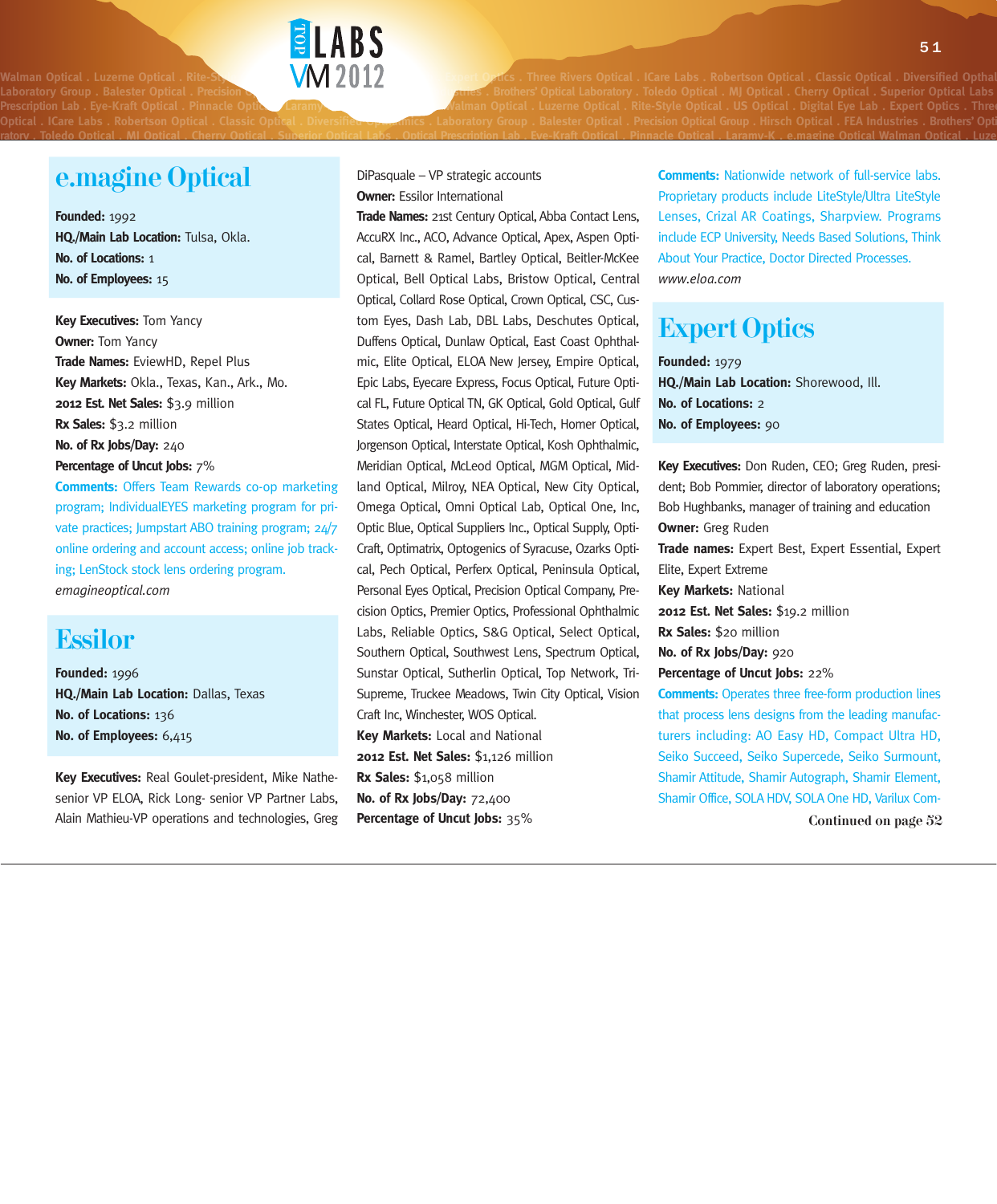#### an Optical . Luzerne Optical . Rite-Style Optical . US Optical . Digital Eye Lab . Expert Optics . Three Rivers **Walman Communist Classic Optical . Diversified Opthalmics** ratory Group . PaleSter Uppical . Precedior Optical Group . Hirsch Optical . FLA industries . Brothers' O<del>ptica</del><br>Cription Lab . Eye-Kraft Optical . Pinnacle Dottle . Laramy-K . e.magine Optical . Walman Optical . Luzerne \_ cal . ICare Labs . Robertson Optical . Classic Optical . Diversified Opthalmics . Laboratory Group . Balester Optical <del>. ecasi</del>on Optical Group . Hirsch Optical . FEA Industries . Brothers' Optical L

#### Continued from page 51

fort DRx, Varilux Physio DRx, Zeiss GT2 3D, Zeiss GT2 3DV, Zeiss Individual. The Crizal AR coating line capable of processing brands from SOLA, Zeiss, and Essilor. Signet Armorlite Partner Lab, Carl Zeiss Vision Premier Lab and member of Global Optics. Teflon Clear Coat, Crizal and Kodak Clear coating facility in-house; also producers of Zeiss foundation XT, Carat and Carat Advantage lens treatments, Chemistrie Magnetic Clip, Oasis Tears and Enhancer Lens Treatment. Hosts annual Optical Preview Day. A.B.O.-certified sales force offers in-office education. Offers Lenstock web-based lens ordering and inventory management system. Inventories over 50 frame lines with various frame and lens package programs. Authorized processor of emPower electronic eyewear by Pixel Optics and Carrera X-cede polarized NXT by Safilo. Exclusive distributor and processor of VedaloHD sunwear. *www.expertoptics.net*

#### Eye-Kraft Optical

**Founded:** 1954 **HQ./Main Lab Location:** Saint Cloud, Minn. **No. of Locations:** 1 **No. of Employees: 48** 

**Key Executives:** Floyd Lehne, president; Lawrence Lahr, VP; Michael Moeller, treasurer **Owner:** Patricia Negaard **Trade Names:** Eye-Lite, Eye-Lite Poly, Sun-Lite **Key Markets:** National **2012 Est. Net Sales:** \$5.9 million **Rx Sales:** \$4.5 million **No. of Rx Jobs/Day:** 588 **Percentage of Uncut Jobs:** 3%

**Comments:** Full service, VBA-approved lab. Provides free point-of-purchase brochures and counter displays to help educate patients. Offers lens and frame package including 130 stocked, high quality frame styles from nine manufacturers with various lens types. Accepts many forms of insurance, including MN Care. Affiliated with buying groups including The Alliance/Buyers Edge, America's Doctors of Optometry, Association of Eye Care, Centers/Pearlman Buying Group, Block Vision Buying Group, C&E Vision Services, Hayes Marketing, Newton Professional Purchasing, Ophthalmic Education Institute, Wisconsin Vision Associates. Offers same-day service at no extra charge. Offers various AR coatings including Crizal and Crizal Alizé. *www.eyekraft.com*

**ratory . Toledo Optical . MJ Optical . Cherry Optical . Superior Optical Labs . Optical Prescription Lab . Eye-Kraft Optical . Pinnacle Optical . Laramy-K . e.magine Optical Walman Optical . Luzerne**

#### FEA Industries

**Founded:** 1984 **HQ./Main Lab Location:** Morton, Pa. **No. of Locations:** 1 **No. of Employees:** 56

**Key Executives:** Chrystal Colflesh, general manager; Chris Heeney, operations manager; William H. Heffner, IV, IT and marketing **Owner:** Willliam H. Heffner, III **Trade Names:** Independence, Eagle **Key Markets:** National **2012 Est. Net Sales:** \$13.5 million **Rx Sales:** \$12.0 million **No. of Rx Jobs/Day:** 1,623 **Percentage of Uncut Jobs:** 88%

**Comments:** Full-service lab offering in-house Independent AR and dip coating. Participates in thirdparty programs. VBA only. Offers stock lenses, stock frames and safety frames. Website includes ordering, tracking reports, invoices. Offers Kodak CleAR. Carries most major lens brands except Varilux. Proprietary products include Independence AR, personalized progressives including wrap compensation and lenticularization, personalized multifocals and Eagle free-form progressives. *www.feaind.com*

### Hirsch Optical

**Founded:** 1978 **HQ./Main Lab Location:** Farmingdale, N.Y. **No. of Locations:** 1 **No. of Employees:** 50

**Key Executives:** Michael J. Rothstein, CEO; Roz Rothstein, president; Kenneth Mittel, senior VP; Vicki Masliah, director of professional education; Richard Salberg, director of sales **Owners:** Roz Rothstein, Kenneth Mittel, Michael J. Rothstein

**Trade Names:** CHAD and Super CHAD **Key Markets:** N.Y., N.J., Pa., Conn. **2012 Est. Net Sales:** \$13 million **Rx Sales:** \$12.4 million **No. of Rx Jobs/Day:** 800 **Percentage of Uncut Jobs:** 35%

**Comments:** Offers proprietary AR coatings applied in-house: CHAD (Clear, Hard, Anti-Reflective, Durable) and premium coating Super CHAD. EZ Rx, Eyefinity and VisionWeb on-line ordering and remote tracing. Accredited educational seminars. Award-winning Varilux distributor, Essilor Gold Advantage Plan lab, Transitions Platinum Elite Lab, Zeiss Premier Distributor, Shamir ReCreating Perfect Vision Partnering Lab, Signet Armorlite Lab Partner, Hoya lens distributor. VSP and VBA contract lab. Vendor for Block Buying Group and Alfred J. Villavecchia Buying Group. Offers all Crizal, Hoya, Zeiss, glass and mirror coatings. Ophthalmic frame lines include Apple Bottoms By Nelly, Bill Blass, Cadillac Eyewear, Hello Kitty, Hershey's Eyewear, Jill Stuart, Levi's, LTX, Liberty Rec Specs, Miro Optix's Division1 sports safety, Paula Deen, Perry Ellis and others. Distributes Fantom custom clip-ons, Podreaders and Titmus safety frames. Website features special retail customer referral program. *www.hirschoptical.com*

### The Hoya Free-Form **Company**

**Founded:** 2000 **HQ./Main Lab Location:** Lewisville, Texas **Locations:** 24 **Employees:** 1,040

**Key Executives:** Barney Dougher, president; Yoshiyuki Ono, VP lens technology; Rich Mon-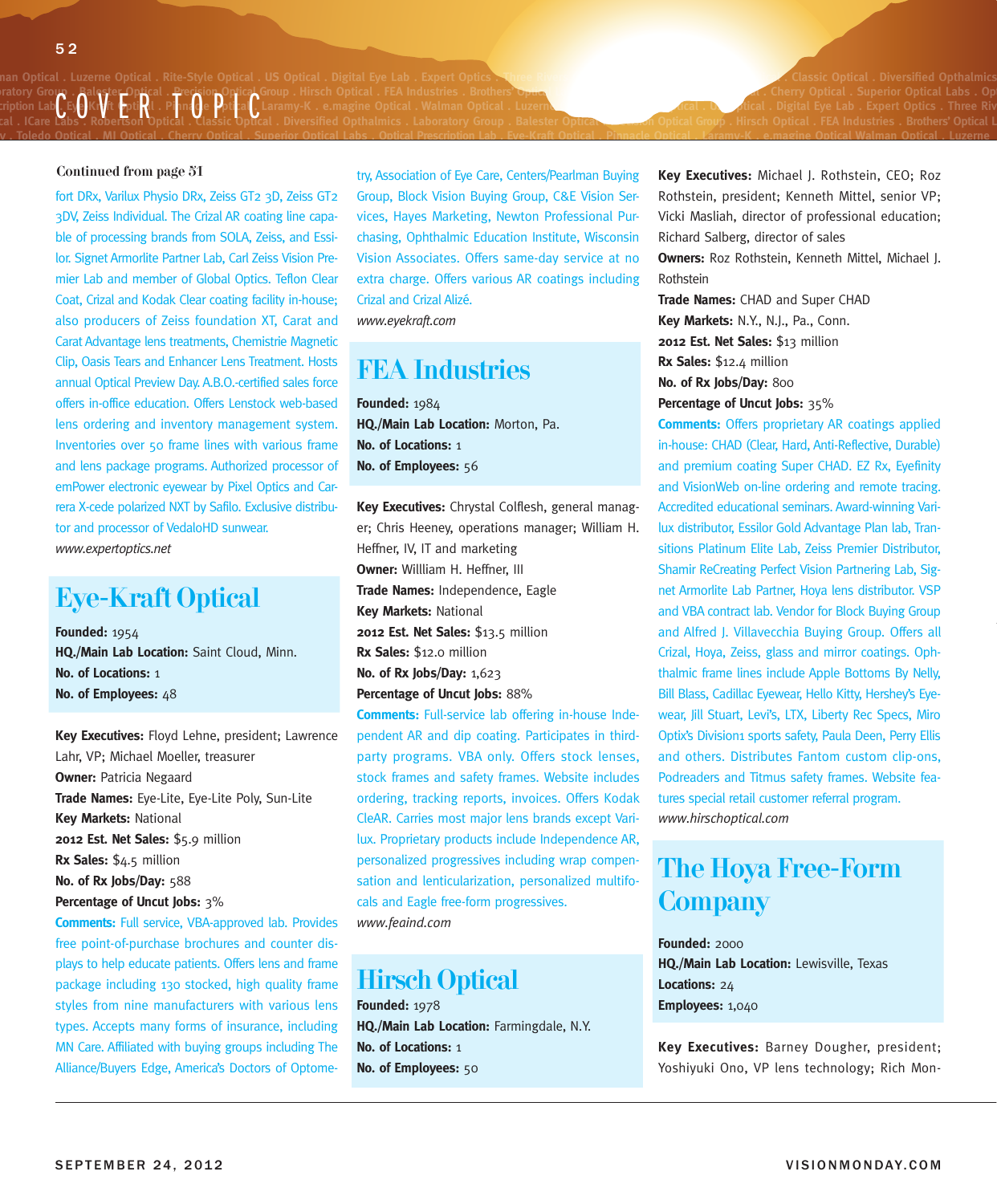

W**M** 2012 **Bang of Optics** . Three Rivers Optical . ICare Labs . Robertson Optical . Classic Optical . Diversified Optha Optical . ICare Labs . Robertson Optical . Classic Optical . Diversified <del>Opma</del>nnics . Laboratory Group . Balester Optical . Precision Optical Group . Hirsch Optical . FEA Industries . Brothers' Opti

tag, VP sales; Rick Tinson, VP of inventory control; Kraig Black, VP information services; Jason White, VP finance; Don Dakin, director of sales analysis; Greg Hicks, OD, director of professional affairs; Ray Knoll, western regional VP; Mike Dougher, eastern regional VP; Iggy Fernandez, central regional VP; Ron Barnes, director of marketing.

**Owner:** Hoya Corporation

**Trade Names:** Hoya Atlanta, Hoya Boise, Hoya Chicago, Hoya Cleveland, Hoya Dallas, Hoya Dayton, Hoya Denver, Hoya Eugene, Hoya Hartford, Hoya Knoxville, Hoya Largo, Hoya Las Vegas, Hoya Lewiston, Hoya Los Angeles, Hoya Michigan, Hoya Modesto, Hoya New Orleans, Hoya Portland, Hoya Salina, Hoya San Antonio, Hoya San Diego, Hoya Seattle, Hoya South Carolina, Hoya St. Louis.

**Key Markets:** National **2012 Est. Net Sales:** \$215 million

#### **Rx Sales:** \$193.5 million **No. of Rx Jobs/Day:** 12,000 **Percentage of Uncut Jobs:** 20%

**Comments:** The Hoya Free-Form Company is a nationwide network of full-service labs with high performance proprietary free-form lens designs, including iD Free Form Series: MyStyle, InStyle, LifeStyle, Single Vision; iQ Free Form Series: Summit ecp iQ, Summit cd iQ, ST28 iQ, Single Vision; Distortion Free Optics Free Form Vision System; Performance Designs: Summit ecp, Summit cd, GP Wide; New Media Optics: Sync, Tact; Proprietary lens materials: 1.70, Eyry, 1.67 Eynoa, 1.60 Eyas, 1.53 Phoenix, 1.50; Proprietary Lens Coatings: Super HiVision EX3, Super HiVision, HiVision, ViewProtect; Diamond Tint UV; Suntech photochromics; Clarity Shield 2 scratch coating; Special services and pPrograms include HHP (Hoya Honors Program).

ratory . Toledo Optical . MJ Optical . Cherry Optical . Superior Optical Labs . Optical Prescription Lab . Eve-Kraft Optical . Pinnacle Optical . Laramy-K . e.magine Optical Walman Optical . Luze

*www.thehoyafreeformcompany.com*

#### Icare Labs

**Founded:** 1968 **HQ./Main Lab Location:** St. Petersburg, Fla. **No. of Locations:** 1 **No. of Employees:** 95

Continued on page 54 **Key Executives:** Scott Payne, chairman; Skip Payne, president; James Payne, director of IT; Danny Payne, director of operations; Greg Gehrig, CFO; James Stephany, director of sales **Owners:** The Payne family **Trade Names:** Icare Labs, ICL365, Sea Vision USA **Key Markets:** East Coast, Southwest **2012 Est. Net Sales:** \$20.5 million **Rx Sales:** \$17.4 million **No. of Rx Jobs/Day:** 1,800 **Percentage of Uncut Jobs:** 65% **Comments:** Full-service, family owned and operated. Offers all major lens brands such as Varilux, Kodak,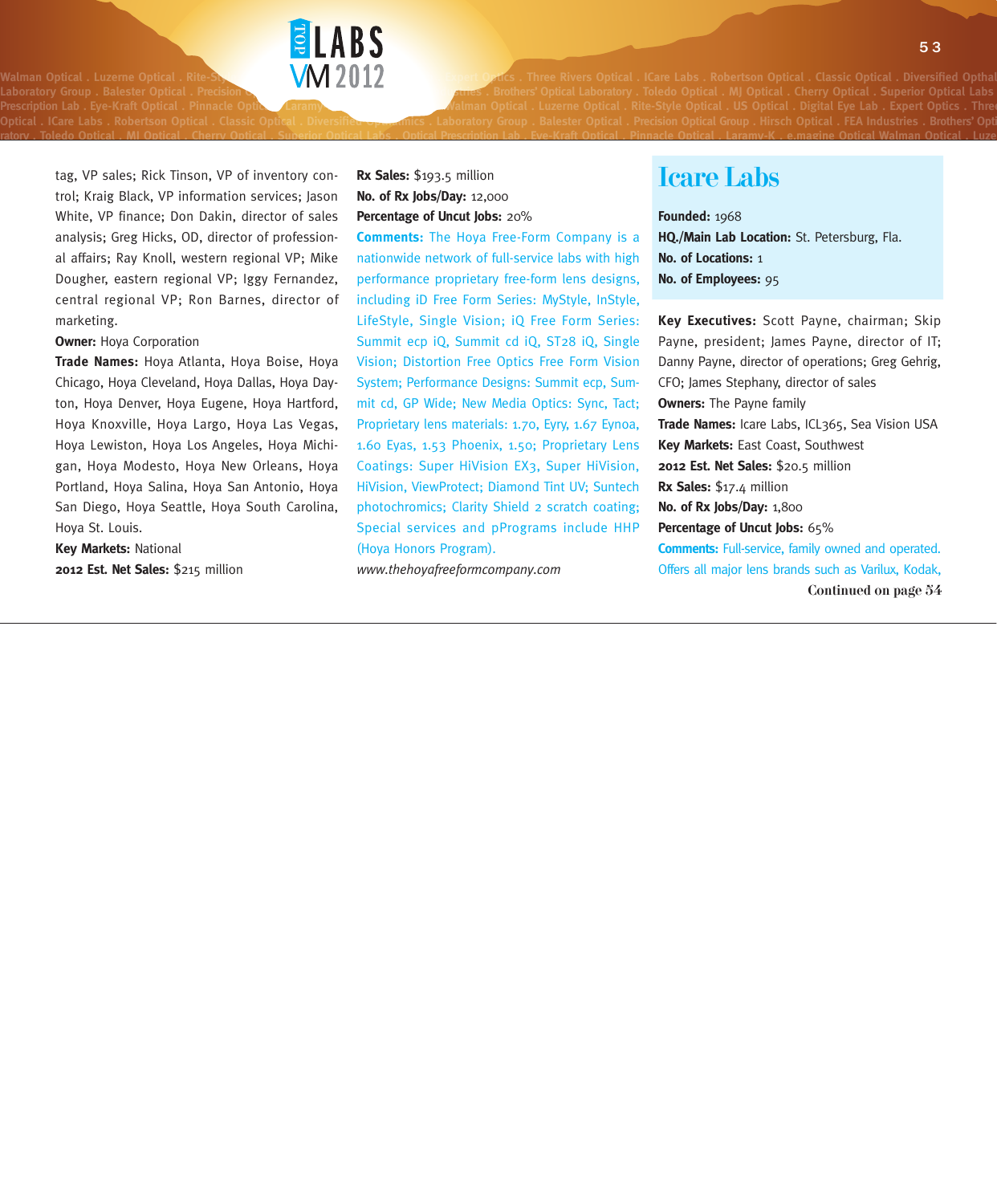#### an Optical . Luzerne Optical . Rite-Style Optical . US Optical . Digital Eye Lab . Expert Optics . Three Rivers **Walman Communist Class Communist . Classic Optical . Diversified Opthalmics** ratory Group . PaleSter Uppical . Precedior Optical Group . Hirsch Optical . FLA industries . Brothers' O<del>ptica</del><br>Cription Lab . Eye-Kraft Optical . Pinnacle Dottle . Laramy-K . e.magine Optical . Walman Optical . Luzerne \_ cal . ICare Labs . Robertson Optical . Classic Optical . Diversified Opthalmics . Laboratory Group . Balester Optical <del>. ecasi</del>on Optical Group . Hirsch Optical . FEA Industries . Brothers' Optical L

#### Continued from page 53

Zeiss and Hoya. Offers customized services and pricing on lenses and frames. Operates in-house Crizal AR coating center. Offers own ICE AR brand. In-house digital lab produces Essilor, Varilux, Shamir and own legacy series. Proprietary brands include ICE AR, Legacy digital lenses. Authorized distributor of all major lens brands. Manufactures specialized sport prescription lens products including SeaVision dive masks. *www.icare.com, www.icl364.com*

#### Laramy-K Optical

**Founded:** 1989 **HQ./Main Lab Location:** Indianola, Iowa **No. of Locations:** 1 **No. of Employees:** 29

**Key Executives:** John Larson, general manager **Owners:** Janet Benjamin, Keith Benjamin, John Larson **Trade Names:** None **Key Markets:** Worldwide 2012 Est. Net Sales: \$4.2 million **Rx Sales:** \$3.9 million **No. of Rx Jobs/Day:** 330 Percentage of Uncut Jobs: 100 percent **Comments:** Uncut-only lab. Proprietary products

include Integrity Series lenses, including free-form products such as the Radical SV to the Rebel and three other progressive designs to AR coatings, including UVARity with RB Tech. Also processes Shamir and Seiko free-form products, as well as glass lenses. Online store offers wide range of tools, accessories and consumables. OpenOptix online education program offers ABO and NCL Certification Study Guides. *www.laramyk.com*

### Luzerne Optical **Laboratories**

**Founded:** 1973 **HQ./Main Lab Location:** Wilkes-Barre, Penn. **No. of Locations:** 1 **No. of Employees:** 200

**Key Executives:** Jack Dougherty, president; Lorraine Dougherty, VP; Neil Dougherty, GM; John Dougherty, VP purchasing

**ratory . Toledo Optical . MJ Optical . Cherry Optical . Superior Optical Labs . Optical Prescription Lab . Eye-Kraft Optical . Pinnacle Optical . Laramy-K . e.magine Optical Walman Optical . Luzerne**

**Owner:** Dougherty family

**Trade Names:** Polar365, SightStar, PhotoFashion, DuraCurve, Crizal Easy UV, Crizal Alizé UV, Crizal Avancé UV, Crizal Sunshield UV, Crizal UV with Optifog, TD2, Teflon, Advantage, Carat and Foundation XT, EVC-enhanced visual clarity, Zeiss Pure-Coat, Teflon Elite, Zeiss Allure.

**Key Markets:** National **2012 Est. Net Sales:** \$33 million **Rx Sales:** \$32 million **No. of Rx Jobs/Day:** 2,000 **Percentage of Uncut Jobs: 48%** 

**Comments:** Field-consultant force offers practice development, business reviews and private consultations. Specializes in processing all major brands of free-form progressive lenses. Authorized empower! laboratory. Manufactures SightStar, Polar365, Photo-Fashion, Varilux, Zeiss, Definity, Transitions, Essilor, Shamir, Kodak, Hoya, Polycore, Optima, Pixel Optics, Kaenon, Seiko, Vision-Ease, Marinelli, DriveWear premium lenses and difficult Rx's. Offers frames, frame/ lens package programs, Chemistrie eyewear, stock lenses, sunglasses, safety eyewear, soft contacts, low vision and pharmaceuticals. In-house AR facility producing EVC–enhanced visual clarity, Crizal Easy UV, Alizé UV, Avancé UV, Crizal Sunshield UV, Crizal UV with Optifog, TD2, Zeiss PureCoat, Teflon Elite, Teflon, Zeiss Allure, mirror coatings and more. Award-winning in-house gas perm contact lens facility produces custom DuraCurve aspheric GP's. Provides advanced remote ordering with RxWizard, Visionweb, Paradeyes and Eyefinity software via the Web. Vendor lab for most major buying groups. VSP & VBA approved. *www.luzerneoptical.com*

### MJ Optical

**Founded:** 1988 **HQ./Main Lab Location:** Omaha, Neb. **No. of Locations:** 1 **No. of Employees:** 62

**Key Executives:** Marty Hagge, Parke Wilkinson, Matt Hagge, David Mize, Morrie Hagge, Michael Hagge **Owner:** Mary Hagge **Trade Names:** None **Key Markets:** National **2012 Est. Net Sales:** \$12.5 million **Rx Sales:** \$9.3 million **No. of Rx Jobs/Day:** 1,150 **Percentage of Uncut Jobs:** 53% **Comments:** Proprietary products include Platinum HD digital; Varilux digital; Nyteyez and Mirage AR; Distributes Varilux and Zeiss lenses. Offers Titanium frame and lens package. Distributes contact lenses. Offers on-line ordering and job tracking.

*www.mjoptical.com*

### Nassau Vision Group/ Nova Optical Lab

#### **Founded:** 1939

**HQ./Main Lab Location:** Northvale, N.J. **No. of Locations:** 7 **No. of Employees:** 209

**Key Executives:** Maureen Cavanagh, president; Neil Rosen, VP - Sales and Ops; Mark Levitas, Director of Finance; Bruno Barajuan, General Manager **Owner:** Essilor of America **Trade Names:** Nassau Vision Group, Nova Optical, Nassau Lens Florida, Nassau Lens Southwest, Nassau Lens Midwest, Nassau Lens Southeast, Nassau Lens West **Key Markets:** National **2012 Est. Net Sales:** \$87 million **Rx Sales:** \$22 million

**No. of Rx Jobs/Day:** 1,600

**Percentage of Uncut Jobs:** 80%

**Comments:** Nova offers a variety of products servicing premium PALs such as Varilux S, Definity and Unique as well as value offerings such as Ideal and Shoreview Digital. The company installed digital equipment in May of 2011 and recently installed a second Crizal coating machine. *www.Nassau247.com*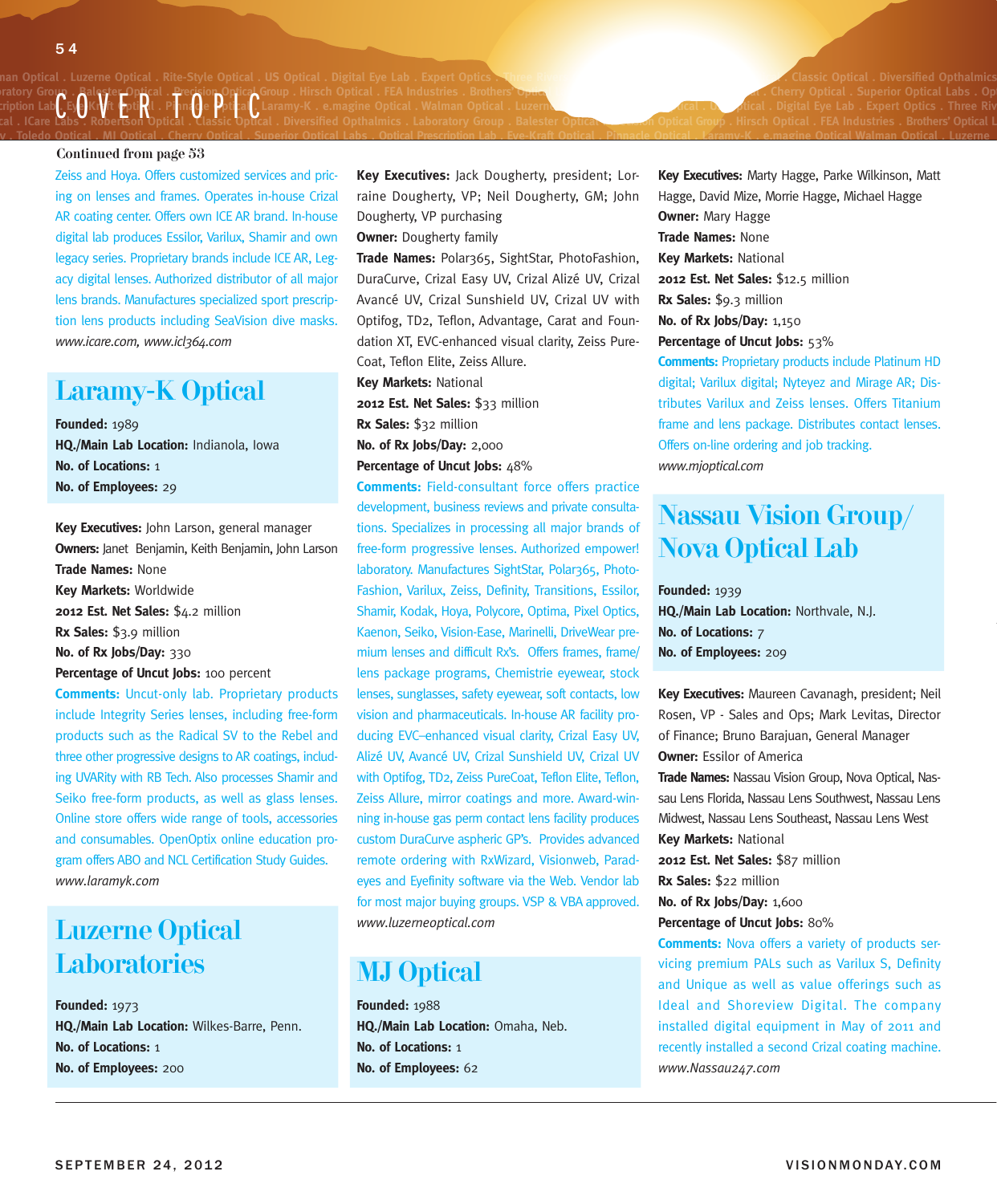

W**M** 2012 **Bana Optics** . Three Rivers Optical . ICare Labs . Robertson Optical . Classic Optical . Diversified Optha Prescription Lab . Eye-Kraft Optical . Pinnacle Optical Laramy **And Alman Optical . Luzerne Optical . Rite-Style Optical . US Optical . Digital Eye Lab . Expert Optics . Three Rivers <b>Prescription Lab . Expert Optics . Thr** Optical . ICare Labs . Robertson Optical . Classic Optical . Diversified <del>Opma</del>nnics . Laboratory Group . Balester Optical . Precision Optical Group . Hirsch Optical . FEA Industries . Brothers' Opti

### Optical Prescription Lab

**Founded:** 1977 **HQ./Main Lab Location:** Pelham, Ala. **No. of Locations:** 1 **No. of Employees:** 23

**Key Executives:** Danny Pugh, president; Sherry Pugh, vice president **Owners:** Danny Pugh, Sherry Pugh **Trade Names:** O.P.L. **Key Markets:** Ala., Tenn., Miss., Ga., Fla. **2012 Est. Net Sales:** \$5.5 million **Rx Sales:** \$5.2 million **No. of Rx Jobs/Day:** 300 **Percentage of Uncut Jobs:** 30% **Comments:** Offers in-house digital lens process-

ing; distributes Varilux, Hoya, Shamir, Seiko and Zeiss lenses. Operates in-house Crizal processing center. VSP, VCP and VBA-approved lab. *www.opticalprescriptionlab.com*

### Pinnacle Optical

**Founded:** 2002 **HQ./Main Lab Location:** Birmingham, Ala. **No. of Locations:** 1 **No. of Employees:** 22

ratory . Toledo Optical . MJ Optical . Cherry Optical . Superior Optical Labs . Optical Prescription Lab . Eve-Kraft Optical . Pinnacle Optical . Laramy-K . e.magine Optical Walman Optical . Luze

**Key Executives:** Greg Blackwell, Jeffrey Crooks **Owner:** EyeCare Associates and Greg Blackwell **Trade Names:** None **Key Markets:** Southeast 2012 Est. Net Sales: \$4.2 million **Rx Sales:** \$4.2 million **No. of Rx Jobs/Day:** 200 **Percentage of Uncut Jobs:** 10% **Comments:** Proprietary products include Icon HD digital lenses; klarem Eis AST No-Glare; ProClean EZ Frame & Len Package; Chemistrie Lens Layering System. Full digital surfacing lab featuring Varilux, Essilor, Shamir

and Seiko lens designs; Crizal Processing Center

*www.pinnacleoptical.com*

#### **Founded:** 1992 **HQ./Main Lab Location:** Creston, Iowa **No. of Locations:** 3

Precision Optical Group

**No. of Employees:** 90

Continued on page 56 **Key Executives:** Shannon Waigand, Lance Christensen, Mike Kellman, Warren Herron **Owner:** Mike Tamerius, Matt Somers **Trade Names:** Precision Optical Group, Inc., K Optical Laboratory, CRX Laboratories **Key Markets:** U.S., Canada, Virgin Islands, China, Puerto Rico, United Kingdom **2012 Est. Net Sales:** \$16.9 million **Rx Sales:** \$12.7 million **No. of Rx Jobs/Day:** 1,500 **Percentage of Uncut Jobs:** 70% **Comments:** Full service lab offering low pricing with same day service nationwide. Distributes semi-fin-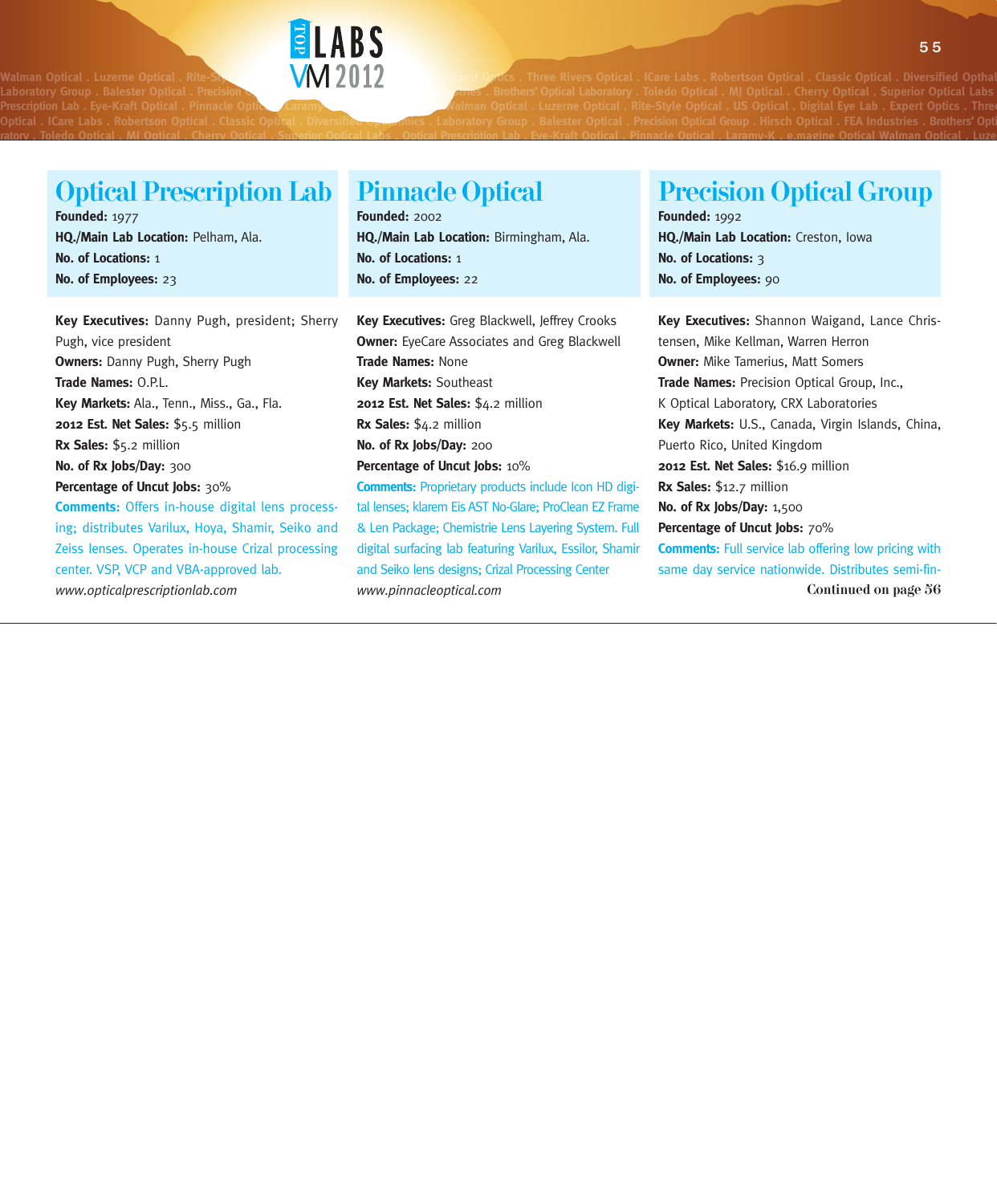#### nan Optical . Luzerne Optical . Rite-Style Optical . US Optical . Digital Eye Lab . Expert Optics . Three Rivers and Decembers 2008 . And Diversified Opthalmics . Classic Optical . Diversified Opthalmics . . . . . . . . . ratory Group . Balester Optical . Precision Optical Group . Hirsch Optical . FEA Industries . Brothers' Optical **Channel Computer and Computer and Cherry Optical . Superior Optical Labs . Optical labs . Optical labs . Opti** ratory Group . PaleSter Uppical . Precedior Optical Group . Hirsch Optical . FLA industries . Brothers' O<del>ptica</del><br>Cription Lab . Eye-Kraft Optical . Pinnacle Dottle . Laramy-K . e.magine Optical . Walman Optical . Luzerne \_ cal . ICare Labs . Robertson Optical . Classic Optical . Diversified Opthalmics . Laboratory Group . Balester Optical <del>. ecasi</del>on Optical Group . Hirsch Optical . FEA Industries . Brothers' Optical L

#### Continued from page 55

ish blanks and lab supplies to other wholesalers throughout the US, Canada, China and UK. Customized industrial safety rx programs, VSP, VBA & VCP authorized.

*www.poglabs.com*

#### Rite-Style Optical

**Founded:** 1948 **HQ./Main Lab Location:** Omaha, Neb. **No. of Locations:** 1 **No. of Employees:** 114

**Key Executives:** George Lee, CEO; Larry Lee, president **Owner:** Lee family **Trade Names:** RSO Advantage AR, Rite Protect **Key Markets:** Midwest, Southeast, Texas **2012 Est. Net Sales:** \$26.0 million **Rx Sales:** \$24.7 million **No. of Rx Jobs/Day:** 1,100 **Percentage of Uncut Jobs:** 25%

**Comments:** Full-service lab specializing in freeform lenses and in-house AR coating. Main lens brands include Seiko, Shamir and Zeiss plus private-label Geo-Form. Offers proprietary line of Kodiak premium AR coatings, include Acro (VSP category D) and Integ (VSP C) and Xzilon-EZ clean hydrophobic lens coating. The RSO Safety Rx division covers corporate accounts nationally as well as safety programs for independent ECPs. RSO is affiliated with Eyefinity/VSP, Vision Source, Vision-Web and Red Tray Optical. *www.ritestyle.com*

### Robertson Optical **Laboratories**

**Founded:** 1958 **H.Q./Main Lab Location:** Loganville, Ga. **No. of Locations:** 3 **No. of Employees:** 109

**Key Executives:** Owners and Glenn Hollingsworth, director of lab operations

**ratory . Toledo Optical . MJ Optical . Cherry Optical . Superior Optical Labs . Optical Prescription Lab . Eye-Kraft Optical . Pinnacle Optical . Laramy-K . e.magine Optical Walman Optical . Luzerne**

**Owners:** Calvin W. Robertson, Jr., Richard L. Robertson, Gordon "Scotty" Q. Scott, Jr., Calvin "Chip" W. Robertson, III

**Trade Names:** Robertson Optical Laboratories, Robertson Optical Laboratories of Columbia, Robertson Optical Laboratories of Greenville. **Key Markets:** Southeastern U.S.

**2012 Est. Net Sales:** \$17.6 million

**Rx Sales:** \$16.9 million

**No. of Rx Jobs/Day:** 1,450

**Percentage of Uncut Jobs**: 20%

**Comments:** On-site free-form technology and digital grinding offering service and quality on Carl Zeiss Customized lenses, Shamir Freeform lenses, Seiko Freeform lenses, and ROL Coze Freeform Lenses. Full service labs servicing southeast for over 50 years with new lens products and new technologies. Two on-site AR coating facilities providing AR1, Duralux, Ultra-Clean, Ocean,Teflon, and Zeiss. MEI edging. Distributes Carl Zeiss, Shamir, Seiko, Signet Armorlite, Vision Ease, Younger, Hoya, Essilor and other major lens brands. Approved VSP, VBA, VCP contract labs. Authorized EmPower lab. Offers frame and lens packages, specializing in three-piece mounts, wraps and Chemistrie Custom Clips. Member VCA and OLA. Offers online ordering and job tracking. *www.robertsonoptical.com*

#### Superior Optical Labs

**Founded:** 1991 **HQ./Main Lab Location:** Ocean Springs, Miss. **No. of Locations:** 1 **No. of Employees:** 55

**Key Executives:** Hal Walker, president; Jon Jacobs, vice president **Owner:** Hal Walker, Jon Jacobs **Trade Names:** Exilar and Exilar Plus **Key Markets:** Southeast

**2012 Est. Net Sales:** \$6.3 million **Rx Sales:** \$6.0 million **No. of Rx Jobs/Day:** 375 **Percentage of Uncut Jobs:** 15%

**Comments:** Offers in-house digital lens processing; distributes Varilux Hoya, Younger and Transitions lenses. Produces Crizal coatings in-house. Offers value packages, education, Powerpoint programs. VSP authorized. *www.superioroptical.com*

### Three Rivers Optical

**Founded:** 1969 **HQ./Main Lab Location:** Pittsburgh, Pa. **No. of Locations:** 1 **No. of Employees:** 68

**Key Executives:** Mary Ann Zappas, Joe Seibert, Steve Seibert **Owner:** Seibert Family **Trade Names:** None **Key Markets:** Mid-Atlantic, Southeast, Midwest, Northeast **2012 Est. Net Sales:** \$18.5 million **Rx Sales:** \$17.8 million **No. of Rx Jobs/Day:** 1,500 **Percentage of Uncut Jobs:** 45% **Comments:** Operates in-house Crizal coating facility. Produces Essilor and Shamir Freeform lenses

as well as Varilux, Zeiss, Crizal, See More Easy Clean top coat. Transitions, and proprietary TR O Seg bifocal and TR O SEG in all resign materials. Offers private label Discovery brand progressive lens and See More Valuehd and See More ICU backside fully digital progressives. *www.3riversoptical.com*

#### Toledo Optical

**Founded:** 1947 **HQ./Main Lab Location:** Toledo, Ohio **No. of Locations:** 1 **No. of Employees:** 55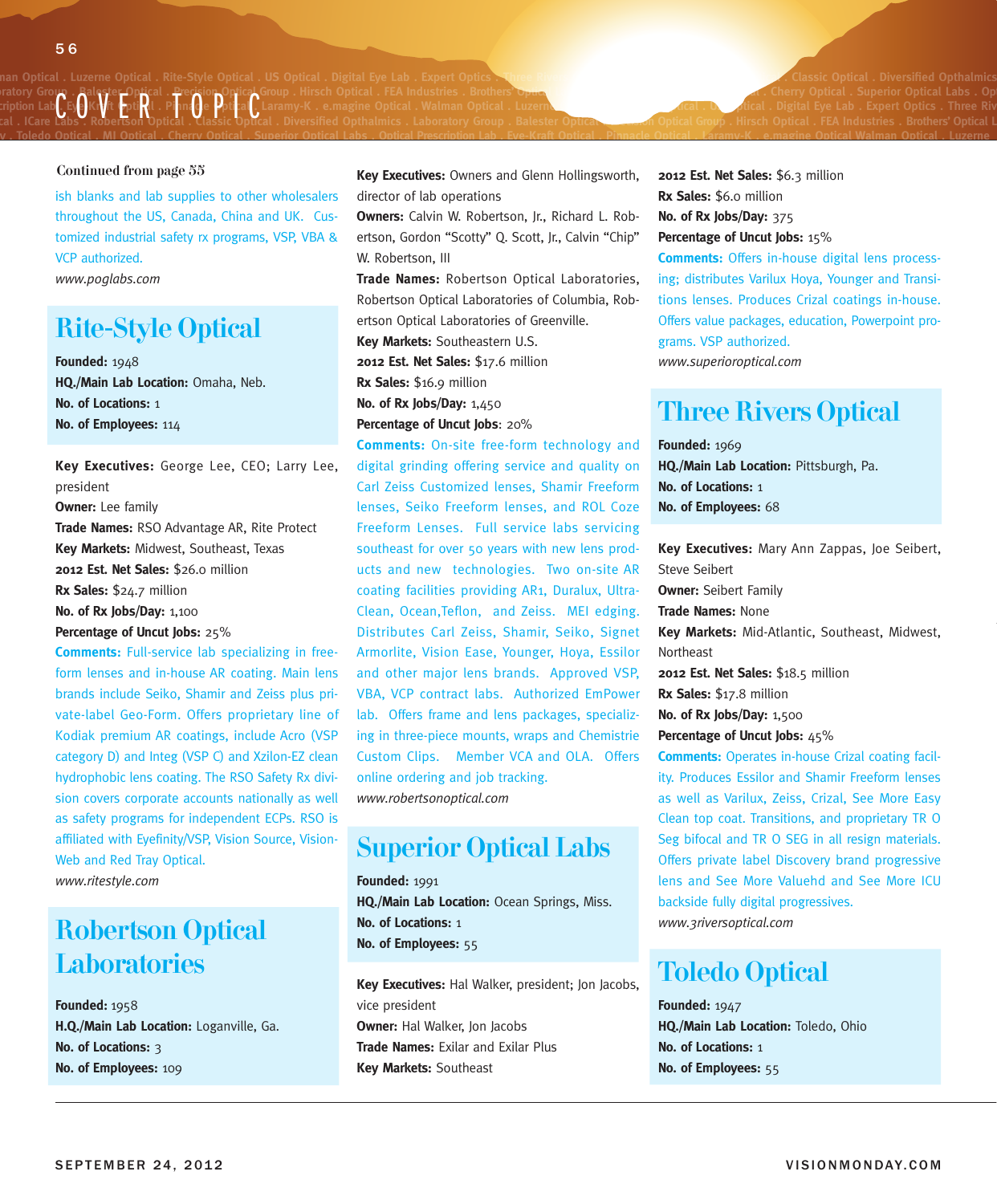W**M** 2012 **Bang of Optics** . Three Rivers Optical . ICare Labs . Robertson Optical . Classic Optical . Diversified Optha Optical . ICare Labs . Robertson Optical . Classic Optical . Diversified <del>Opma</del>nnics . Laboratory Group . Balester Optical . Precision Optical Group . Hirsch Optical . FEA Industries . Brothers' Opti

**Key Executives:** Irland Tashima, Jeffrey Szymanski, Robert Lommerse, Brian Green

**ELABS** 

**Owners:** Tashima, Green, Szymanski, Lommerse and Walman Optical

**Trade Names:** Toledo Optical, Toledo Optical Lab **Key Markets:** Ohio, Mich. and Midwest

**2012 Est. Net Sales:** \$10.1 million

**Rx Sales:** \$9.4 million

**No. of Rx Jobs/Day:** 540

#### **Percentage of Uncut Jobs:** 5%

**Comments:** Manufactures proprietary Acclaro Elite and Acclaro AR lenses, the "Visionary" family of customized, digitally fabricated progressive lenses and specialty lenses and ARMOR—XT Premium Scratch Coatings. Offers "Strata" multimedia training series, "Jumpstart" Practice Management support systems, "Get There From Here," a joint Practice Management initiative, featuring Transitions Optical and Williams Group, and the custom "Attainment" education and inspirational success driving platform. Dedicated sales force. Offers

"One Step Rx", and individualized "Customer Performance Reports". Distributes Transitions, Varilux, Shamir, Younger and Zeiss lens brands, plus Zyloware, Imagewear, McGee, and Nouveau frame lines, amongst many others. Partners with Williams Group Certified consultants. Received multiple industry awards and recognitions, including Transitions "Lab of the Year" in 2003, 2006, and 2010, VSP's "People First" Lab award winner, Transitions Heritage Ambassador Club member, DVI "Implementer of the Year," 2011 Varilux Laboratory of the Year. Member of Global Optics and the Vision Council.

ratory . Toledo Optical . MJ Optical . Cherry Optical . Superior Optical Labs . Optical Prescription Lab . Eve-Kraft Optical . Pinnacle Optical . Laramy-K . e.magine Optical Walman Optical . Luze

*www.toldeoooptical.com*

#### US Optical

**Founded:** 2008 **HQ./Main Lab Location:** East Syracuse, N.Y. **No. of Locations:** 1 **No. of Employees:** 70

**Key Executives:** Robert Cotran, president; Ronald Cotran, VP; Ralph Cotran, VP **Owners:** Robert Cotran, Ronald Cotran, Ralph Cotran **Trade Names:** US Optical-Fastest Lab in America **Key Markets:** National **2012 Est. Net Sales:** \$22 million **Rx Sales:** \$22 million **No. of Rx Jobs/Day:** 1,500 **Percentage of Uncut Jobs:** 65% **Comments:** Three robotic digital generators, six digital polishers, four Zeiss AR machines, two Mei edgers, one traditional generator and polisher; offers free-form lenses from Seiko, Zeiss and

Shamir (Hoya coming soon), Zeiss flash mirrors, PixelOptix emPower, Carrera Xcede sunglass program for Safilo, 24-hour service on uncuts. Zeissaligned independent lab.

*www.usoptical.com*